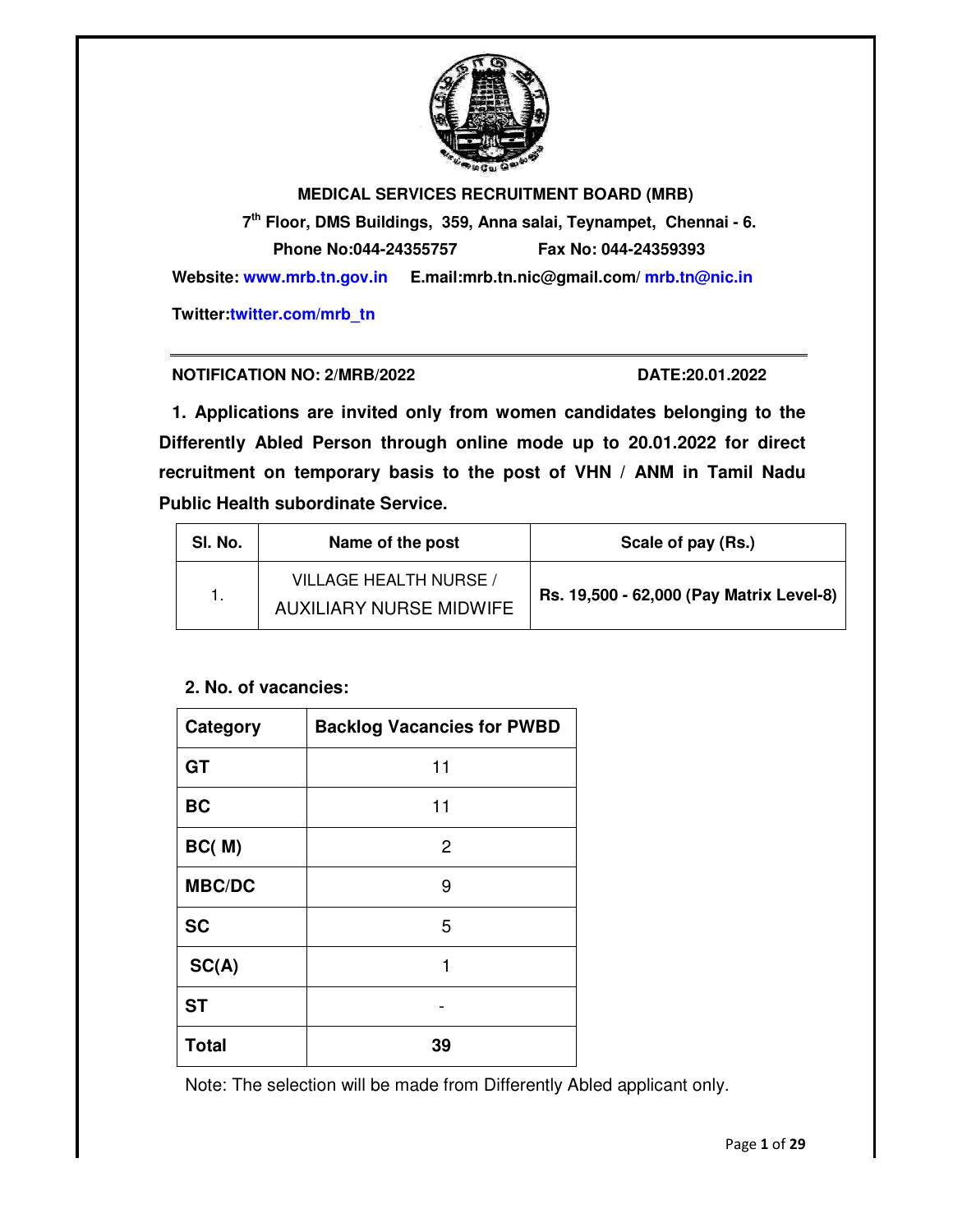| <b>Abbreviation</b> | <b>Detail</b>                              |
|---------------------|--------------------------------------------|
| BC                  | <b>Backward Class</b>                      |
| BC(M)               | Backward Class (Muslim)                    |
| <b>PWBD</b>         | Person With Bench mark Disability          |
| GT                  | <b>General Turn</b>                        |
| MBC / DC            | Most Backward Class / Denotified Community |
| <b>SC</b>           | <b>Scheduled Caste</b>                     |
| <b>SCA</b>          | Scheduled Caste (Arunthathiyars)           |
| <b>ST</b>           | <b>Scheduled Tribe</b>                     |

| <b>3. IMPORTANT DATES:</b>                                                                      |            |  |  |
|-------------------------------------------------------------------------------------------------|------------|--|--|
| Date of Notification                                                                            | 20.01.2022 |  |  |
| Last date for submission of Application (Online<br>09.02.2022<br>Registration & Online payment) |            |  |  |

# **4.SCALE OF PAY:**

Scale of pay Rs. 19,500 - 62,000 (Pay Matrix Level-8) (Details can be seen in Annexure-6 of this notification).

# **5 A. AGE (as on 01.07.2022):**

| SI. No. | Category                     | Minimum Age<br>(should have<br>completed)<br>in years) | Maximum Age<br>(in years)       |     |
|---------|------------------------------|--------------------------------------------------------|---------------------------------|-----|
| a.      | Differently Abled<br>Persons | 18                                                     | SC/ST/SCA/BC / BCM /<br>MBC&DNC | OC  |
|         |                              |                                                        | 59                              | 42* |

**\*** G.O.(Ms).NO:91, Human Resource Management (S) Department, Dated:13.09.2021**.**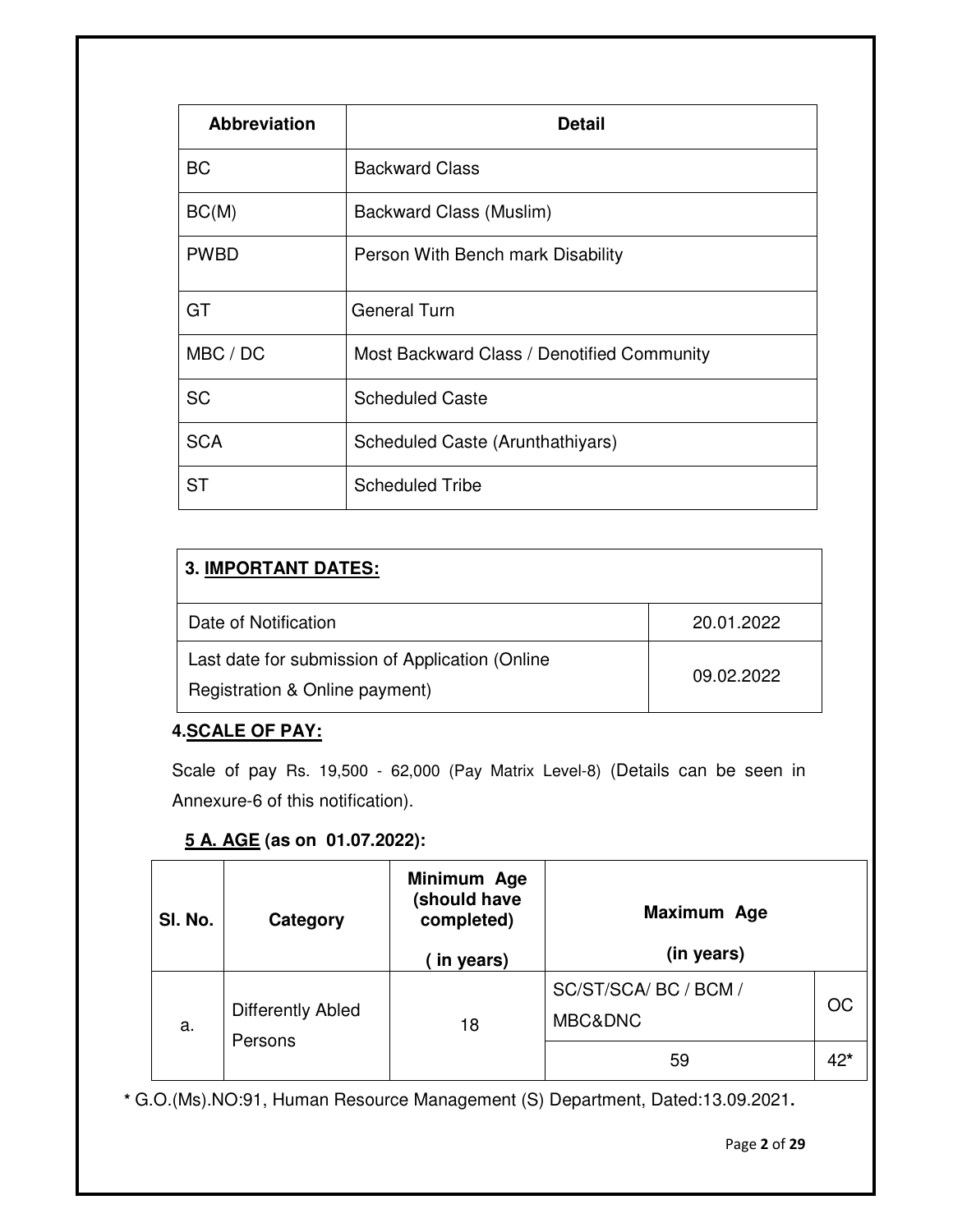# **Age concession for Differently abled candidates:-**

Eligible Differently Abled candidates can avail age concession up to ten years over and above the age limits prescribed for the appointment to post by direct recruitment.

[Section 64 of Tamil Nadu Government Servants (Conditions of Service) Act – 2016]

# **5B. EDUCATIONAL QUALIFICATION:**

Candidate shall possess the following qualification on the date of this notification viz. 20.01.2022

|                  | <b>Qualification</b>                                                                              |
|------------------|---------------------------------------------------------------------------------------------------|
| post             | (*As per G.O.(Ms).No.204, Health and Family Welfare<br>(L2) Department Dated: 12.08.2016)         |
|                  | ANM qualification from Government or Government<br>(i)                                            |
| <b>VILLAGE</b>   | approved private Auxiliary Nurse Midwife school<br>which is recognized by Indian Nursing Council, |
|                  | namely:                                                                                           |
| <b>AUXILIARY</b> | For those who have acquired Auxiliary Nurse<br>(a)                                                |
| <b>MIDWIFE</b>   | Midwife / Multipurpose Health Workers (Female)                                                    |
|                  | qualification prior to $15.11.2012$ :                                                             |
|                  | SSLC with 18 months Auxiliary Nurse Midwife /                                                     |
|                  | Multipurpose Health Workers (Female) course.                                                      |
|                  | For those who have acquired Auxiliary Nurse<br>(b)                                                |
|                  | Midwife / Multipurpose Health Workers (Female)                                                    |
|                  | qualification after 15.11.2012 :-                                                                 |
|                  | +2 with 2 years Auxiliary Nurse Midwife /                                                         |
|                  | Multipurpose Health Workers (Female) course.                                                      |
|                  | Name of the<br><b>HEALTH</b><br><b>NURSE</b> /<br><b>NURSE</b>                                    |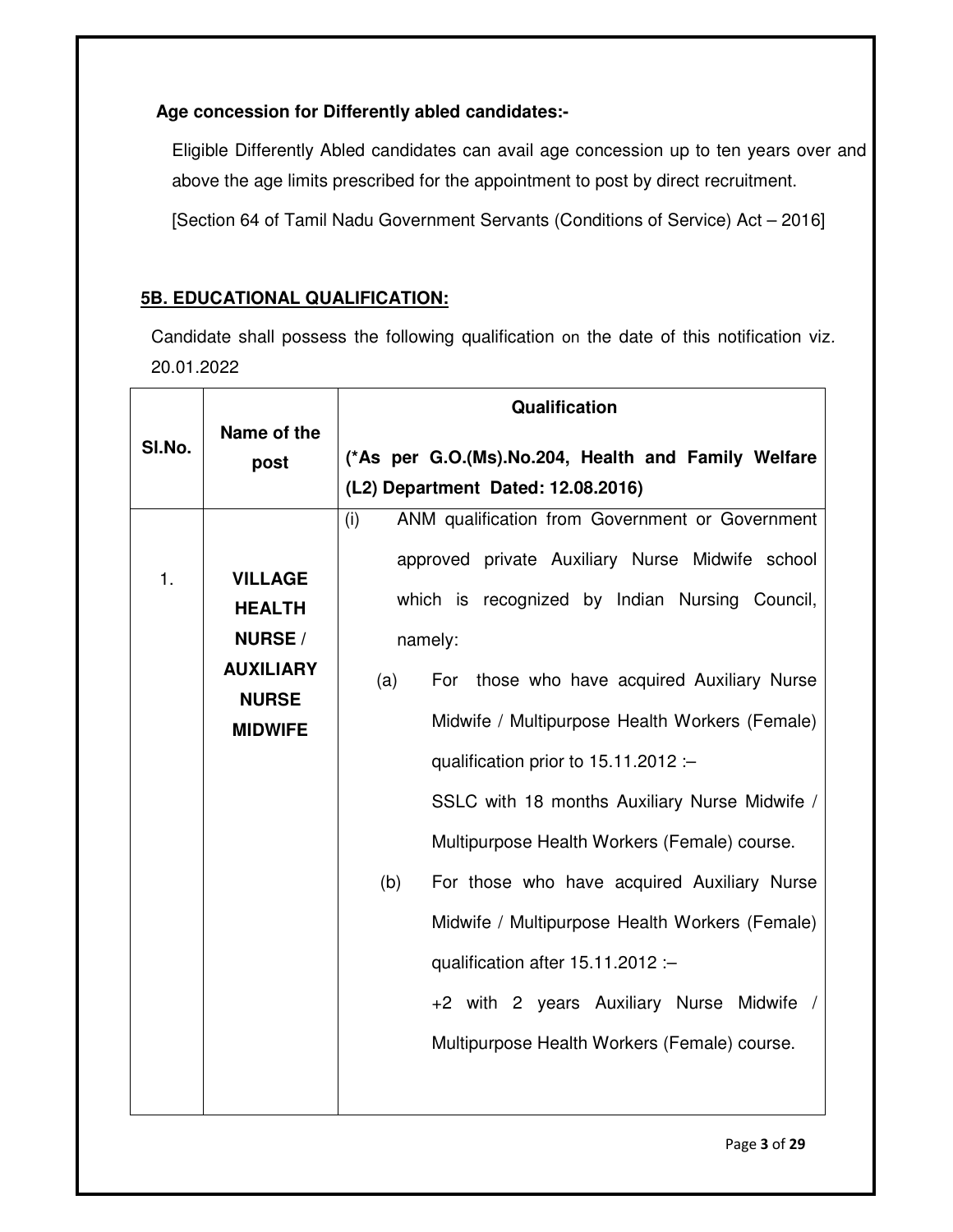| (ii)  | Having a certificate of registration issued by the |
|-------|----------------------------------------------------|
|       | Tamil Nadu Nurses and Midwives Council; and        |
| (iii) | Must possess physical fitness for camp life.       |

## **Note:**

Order issued in **G.O.(D).No.133, Human Resources Management (M) Department, Dated: 01.12.2021** is applicable to this notification.

## **5C. CONDITIONS AND QUALIFICATION:**

- i. The claims of the candidates with regard to the date of birth, educational/technical qualifications, equivalent qualification, status of disability, community and related details etc. are accepted only on the information furnished by them in their on-line application, without physical verification of their claims. Their candidature therefore will be provisional and subject to the Board satisfying itself, about their age, educational/technical qualifications, equivalent qualification, status of disability, community and related details etc. through a physical verification process. The candidature is therefore, provisional at all stages and the Board reserves the right to reject any candidature at any stage, even after the selection has been made.
- ii. If a candidate claims equivalent qualification, the onus of providing the same rests with the candidate.
- iii. Persons with required qualification whether registered in employment exchange or otherwise are eligible to apply.

# **6. PROCEDURE OF SELECTION:**

**6a.** Selection will be made based on the marks scored by the candidates in their academic and technical qualification(s) for the post of **Village Health Nurse / Auxiliary Nurse Midwife** duly following the rules of reservation and communal rotation issued by the Government of Tamil Nadu. There will be no oral test (Interview) for the post.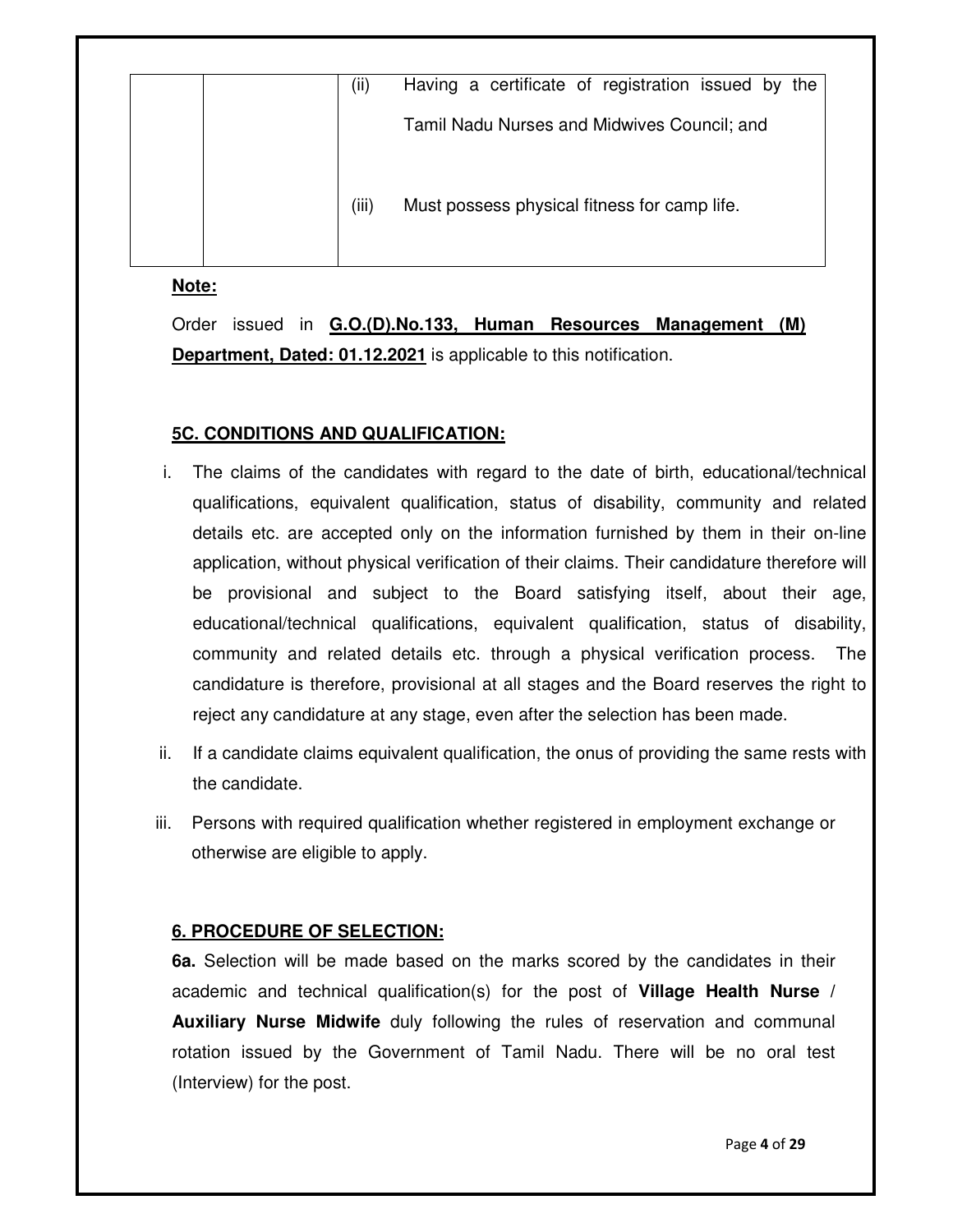| <b>Minimum educational</b>                                        | <b>Weightage of marks</b> |               |                  |
|-------------------------------------------------------------------|---------------------------|---------------|------------------|
| qualification required for the<br>post                            | Certificate / Diploma     | $HSC/P.U.C**$ | SSLC / $10^{th}$ |
| a. Certificate with SSLC<br>(till<br>2012)                        | 50%                       | 30%           | 20%              |
| b. Certificate with PUC/ HSC<br>qualification<br>$(2012$ onwards) | 50%                       | 30%           | 20%              |

## **Note:**

- i. In case marks are not specifically awarded for any batch of the VHN (18 months) course or Diploma Course or MPHW(F) Course, then selection for all the candidates will be based on the marks scored by them in SSLC examination only.
- ii. **\*\*** Wherever the basic essential qualification for a technical post is a Certificate, and admission to such a programme has been changed from SSLC to HSC, in all such cases the weightage may be restricted to marks obtained in SSLC and the technical certificate (instead of HSC and the technical certificate) only.

**6b.**The selection will be made for the **Village Health Nurse / Auxiliary Nurse Midwife** post, duly following the relevant rules of reservation and communal rotation of Government of Tamil Nadu.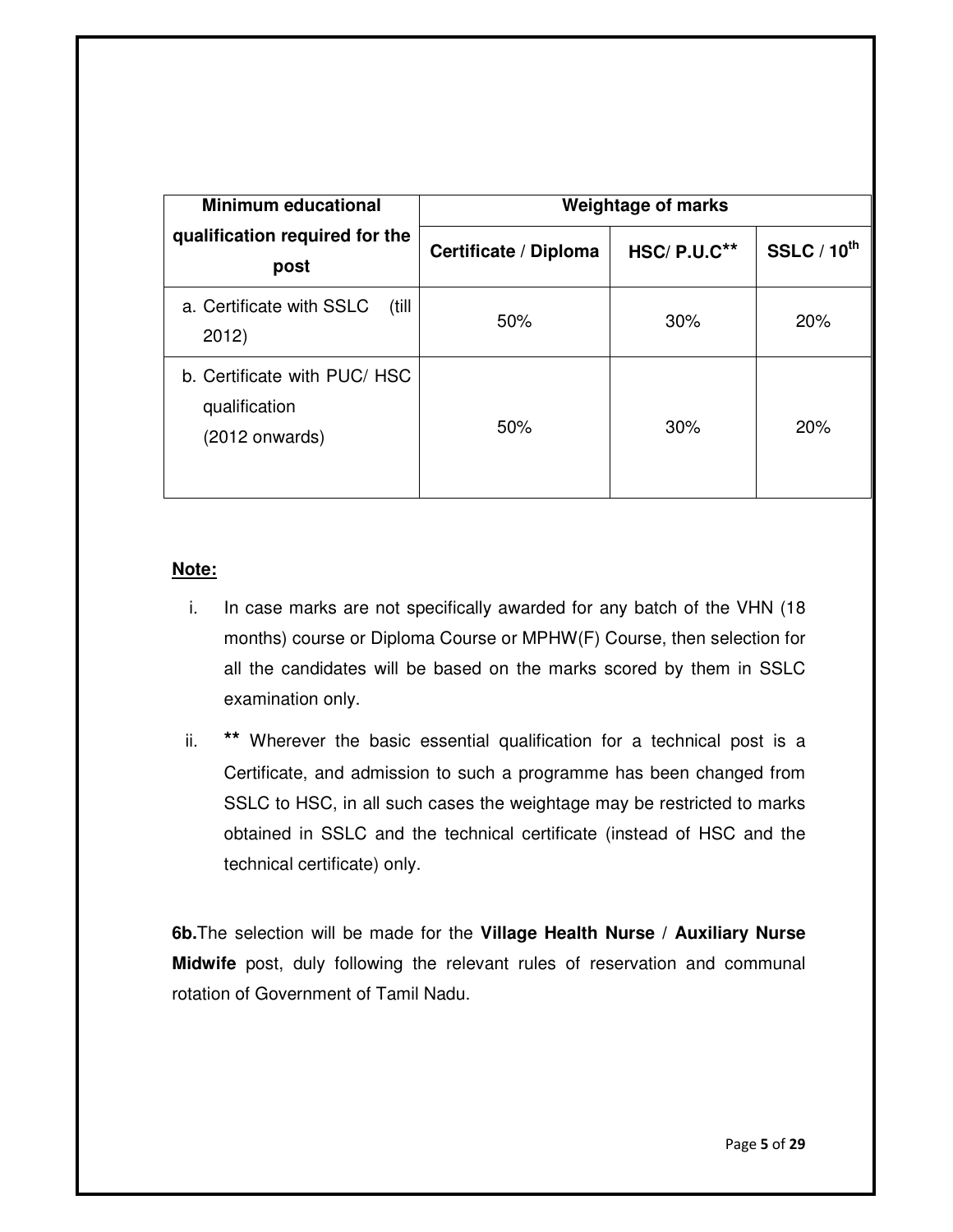# **7. FEE AND SERVICE CHARGES:**

The details regarding on-line remittance can be seen in Annexure-1.

On-line applications once registered / completed will not be allowed to be withdrawn and / or the fee paid towards the registration / application will not be refunded / adjusted for any reason.

## **8. ON-LINE REGISTRATION:**

- a. Interested and eligible candidates are to visit the Medical Services Recruitment Board's website www.mrb.tn.gov.in and familiarize themselves with the detailed notification.
- b. On the Home Page, click "Online Registration" to open up the On-Line Application Form.
- c. Select the name of the post of **Village Health Nurse / Auxiliary Nurse Midwife**
- d. All the required particulars be entered without skipping any field.
- e. **Mobile number and e-mail are mandatory; you are also requested to provide alternate secondary Mobile No., Landline number as well. All communication from MRB will be sent only to the registered primary mobile number by SMS and to the registered e-mail only and by no other means**.
- f. Candidates are required to upload their scanned copy of colour photograph (**with name and date of birth typed shown in the model below**), scanned copy of signature as per the specifications given in the Guidelines for Scanning and Upload of Photograph and Signature. An online application is incomplete without the Photograph and Signature upload.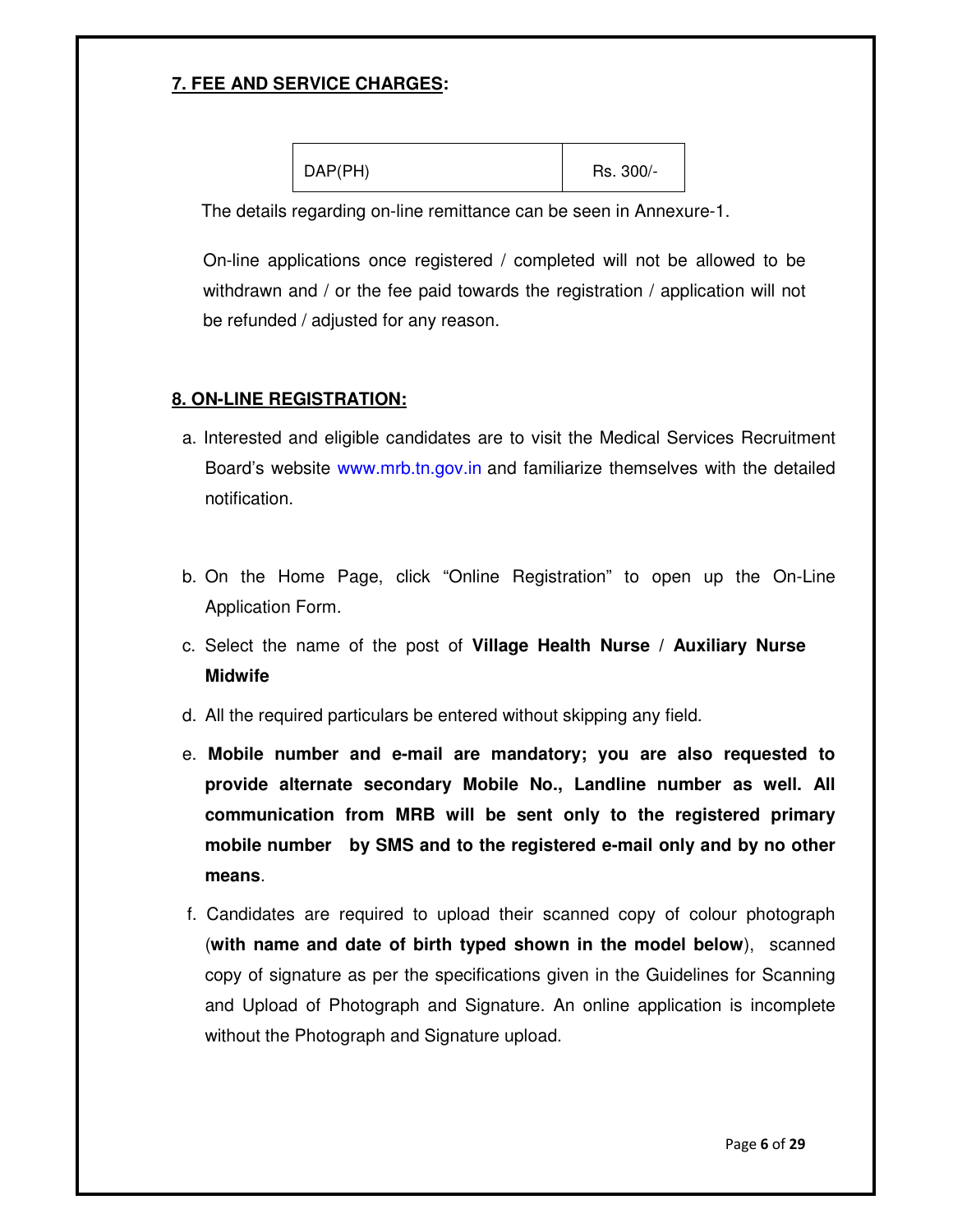

| Model Signature with name in<br><b>Block Letters</b> |
|------------------------------------------------------|
|                                                      |
| <b>NAME: S.ABIRAMI</b>                               |

- g**. The candidates need to apply only in online mode**. They shall not send copies of certificates / printed application to MRB. In the online application, candidates need to furnish the details such as: Community Certificate number; Issuing Authority; Date of issue, in support of the claims made with regard to community failing which the application will not be considered.
- h. Candidates need to verify their eligibility for the post before submitting their online application. If a candidate furnished wrong information, action will be taken by MRB to debar such candidate from the future exams/recruitment, apart from other legal actions.

Please read the instructions on "How to Apply On-line" in Annexure-1.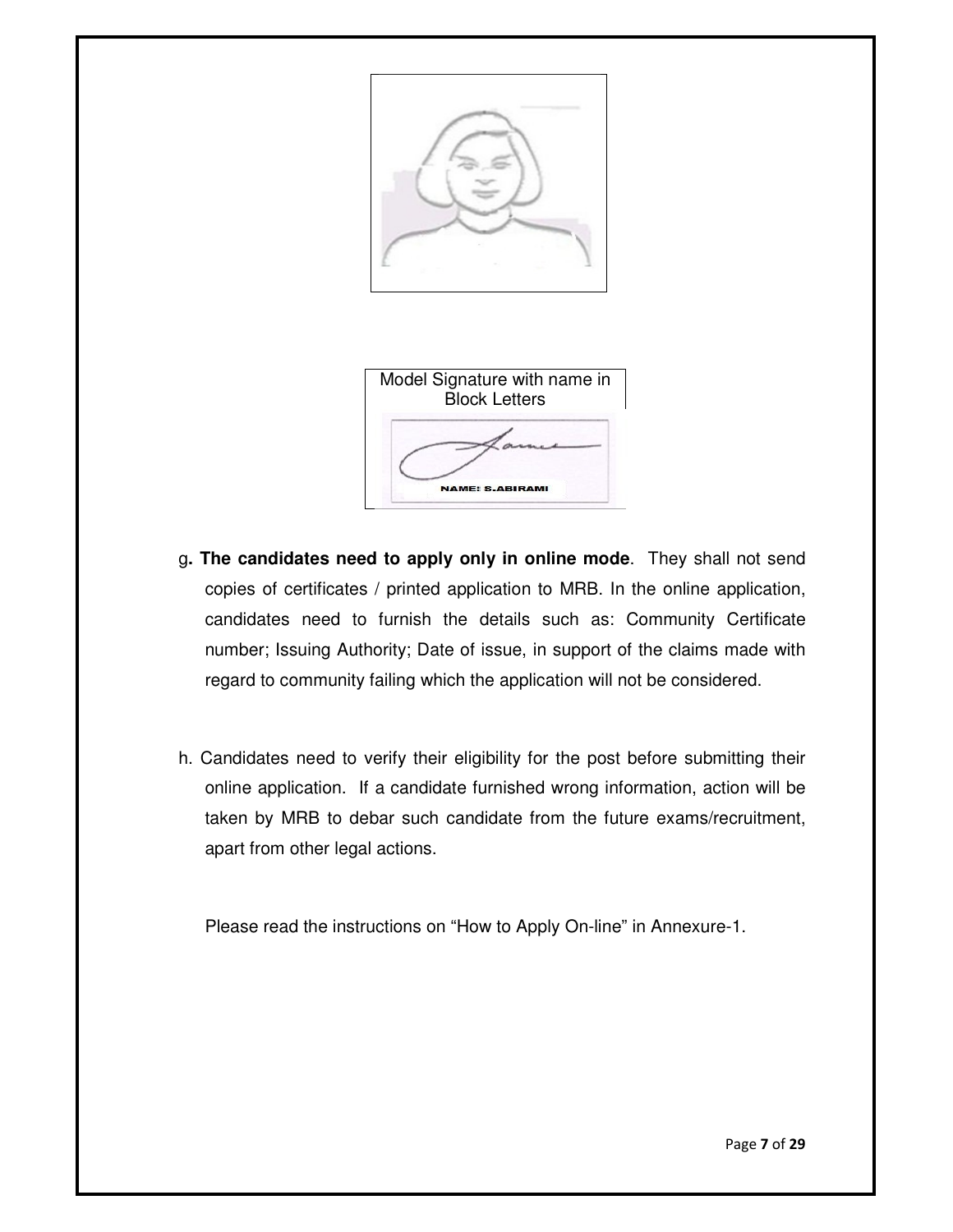# **9. COMMUNICATION WITH THE MRB:**

- i. Any communication intended for the Board must be made in writing and addressed only to the Member Secretary, Medical Services Recruitment Board,  $7<sup>th</sup>$  floor, 359, Anna Salai, Teynampet, Chennai 600 006.
- ii. If a reply is sought, it must be accompanied by an envelope affixed with sufficient postage stamps with the address to which the reply is to be sent.
- iii. Communications seeking reasons for non-selection and other qualifications will receive no attention. Requests for furnishing causes of failure (non-selection) will not be complied with.
- iv. The Board will receive communication only from candidates. Communication in the name of pleader or agent will not be entertained.
- v. Details of provisionally selected candidates will be hosted in the Board's website **www.mrb.tn.gov.in**
- vi. Latest news will be updated first in the official Twitter account of MRB in **www.twitter.com/mrb\_tn**
- vii. After the selection is made by the Board, the Appointment and postings of **Village Health Nurse / Auxiliary Nurse Midwife** will be made by the Director of Public Health and Preventive Medicine, Chennai-6.
- viii. Any claim relating to the selection should be received within 30 days from the date of announcement of results. Claims received thereafter will not be considered.

# **10. CERTIFICATE OF PHYSICAL FITNESS:**

Candidates provisionally selected for appointment to the posts will be required to produce a certificate of physical fitness for camp life including Vision Certificate in the prescribed form.

# **11. SPECIAL INSTRUCTIONS:**

All the candidates wishing to apply shall abide by  $\ell$  agree to the following undertaking and declaration in the on-line application form. In addition, candidates who are called for certificate verification shall also submit the following undertaking and declaration.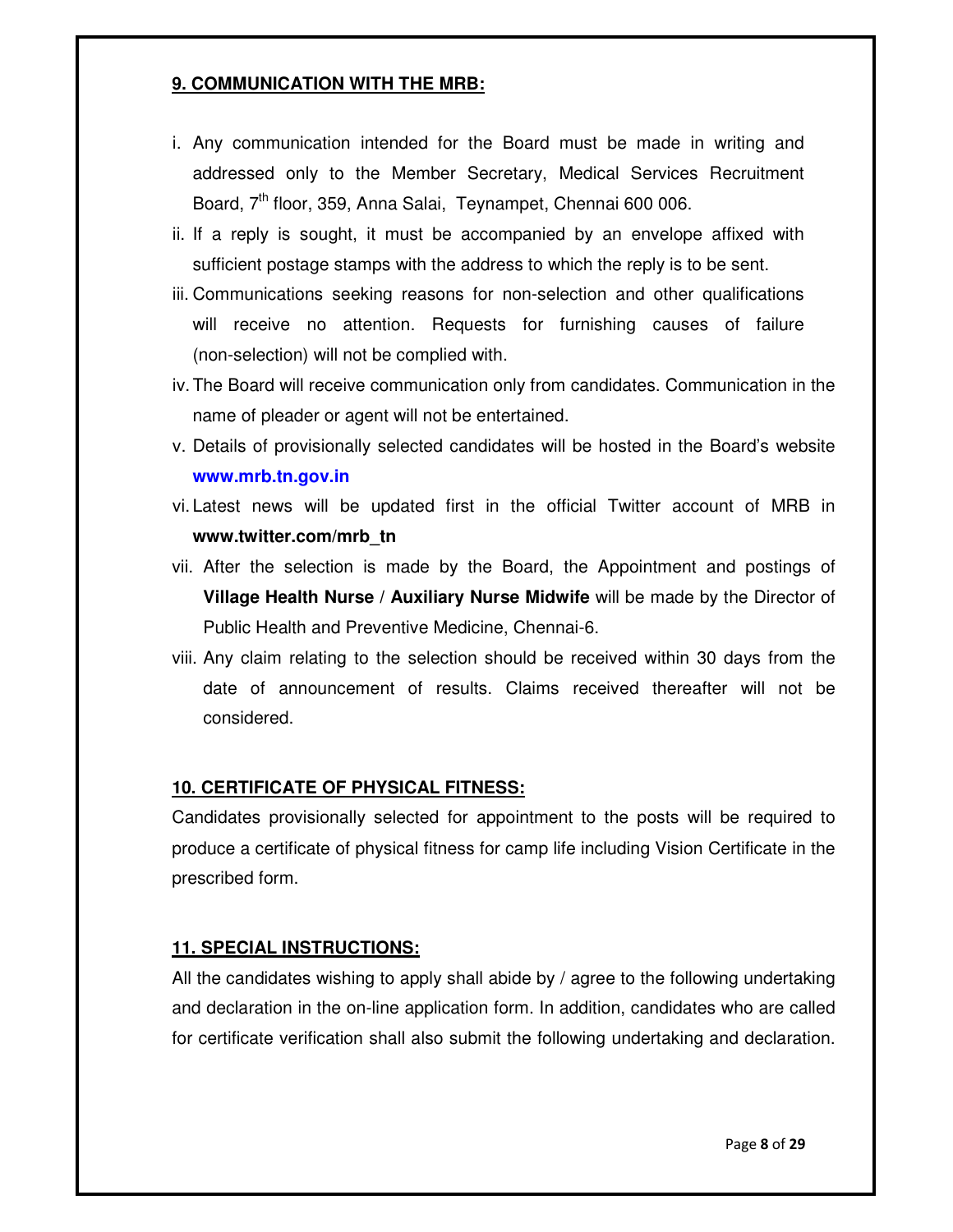# **A. UNDERTAKING BY THE CANDIDATE**

- i) In the event of selection, the candidate shall be willing to serve in Government in any Medical Institution of the State.
- ii) Successful candidate shall join duty within the stipulated time from the date of receipt of appointment orders as instructed by the appointing authorities and shall not claim extension of joining time citing that she is undergoing higher studies or for any other reason. She shall abide by the condition that her name will be removed from the approved list without assigning any reasons there for, if she fails to join duty within the stipulated time.
- iii) She shall abide by the condition that if she is selected and appointed as **Village Health Nurse / Auxiliary Nurse Midwife**, after joining duty, she shall not be permitted to undergo any course within the period of two years excluding the period of leave.
- iv) If the candidate is under any contractual obligation, to serve under any State Government / Local Bodies / Private Institutions she must produce a 'No Objection Certificate' from the Appointing Authority concerned.

(Signature of the candidate)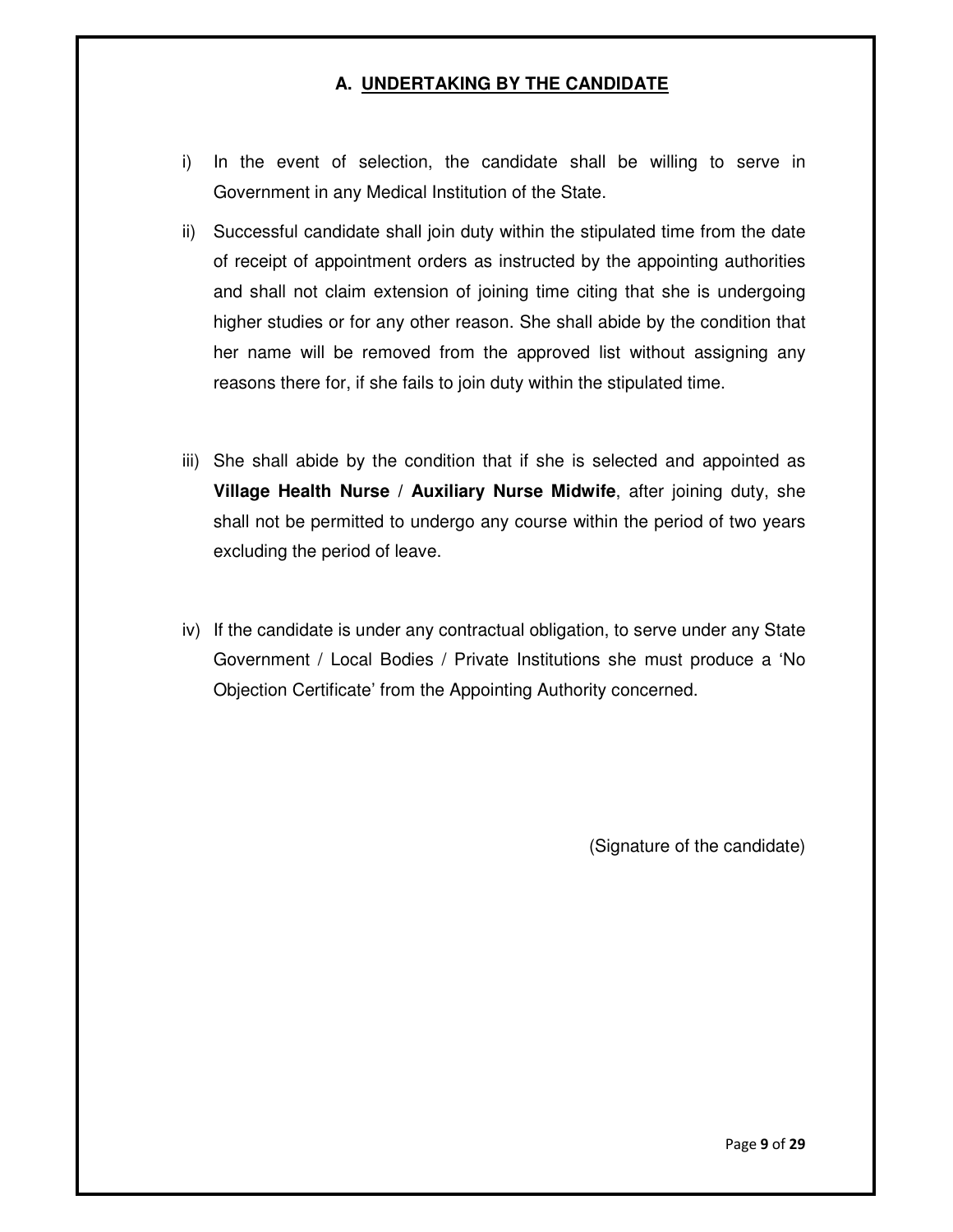# **B. DECLARATION BY THE CANDIDATE**

- I. I hereby declare that all the particulars furnished in this application are true, correct and complete to the best of my knowledge and **belief.** In the event of any information being found false or incorrect or ineligibility being detected before or after the selection, action can be taken against me by the MRB.
- II. I hereby declare that I will not be a party to any kind of canvassing on my behalf.
- III. I further declare that I fulfill all the eligibility conditions prescribed for admission to this post.
- IV. I have informed my employer in writing that I am applying for this post and furnish the NOC for this purpose (if applicable).
- V. I have gone through the instructions etc. to candidates and the Board's Notification for this recruitment before filling up the application form.
- VI. I declare that I possess the Medical Standards prescribed for the post(s) which I am now applying.
- VII. I certify that I have not been debarred / disqualified by the Board or any other recruitment agency.
- VIII. I am not a dismissed Government Employee.
- IX. There is no criminal case filed against me in any Police Station / Court.
- X. There is no Vigilance Case filed against me in the Police Station.
- XI. I hereby declare that my character/antecedents are suitable for appointment to this post.
- XII. I declare that I do not have more than one living spouse / I am unmarried.

(Signature of the candidate)

**12. Candidates are advised to read and familiarize themselves with this detailed notification before filling online application in www.mrb.tn.gov.in**

#### **Member Secretary**

Page **10** of **29**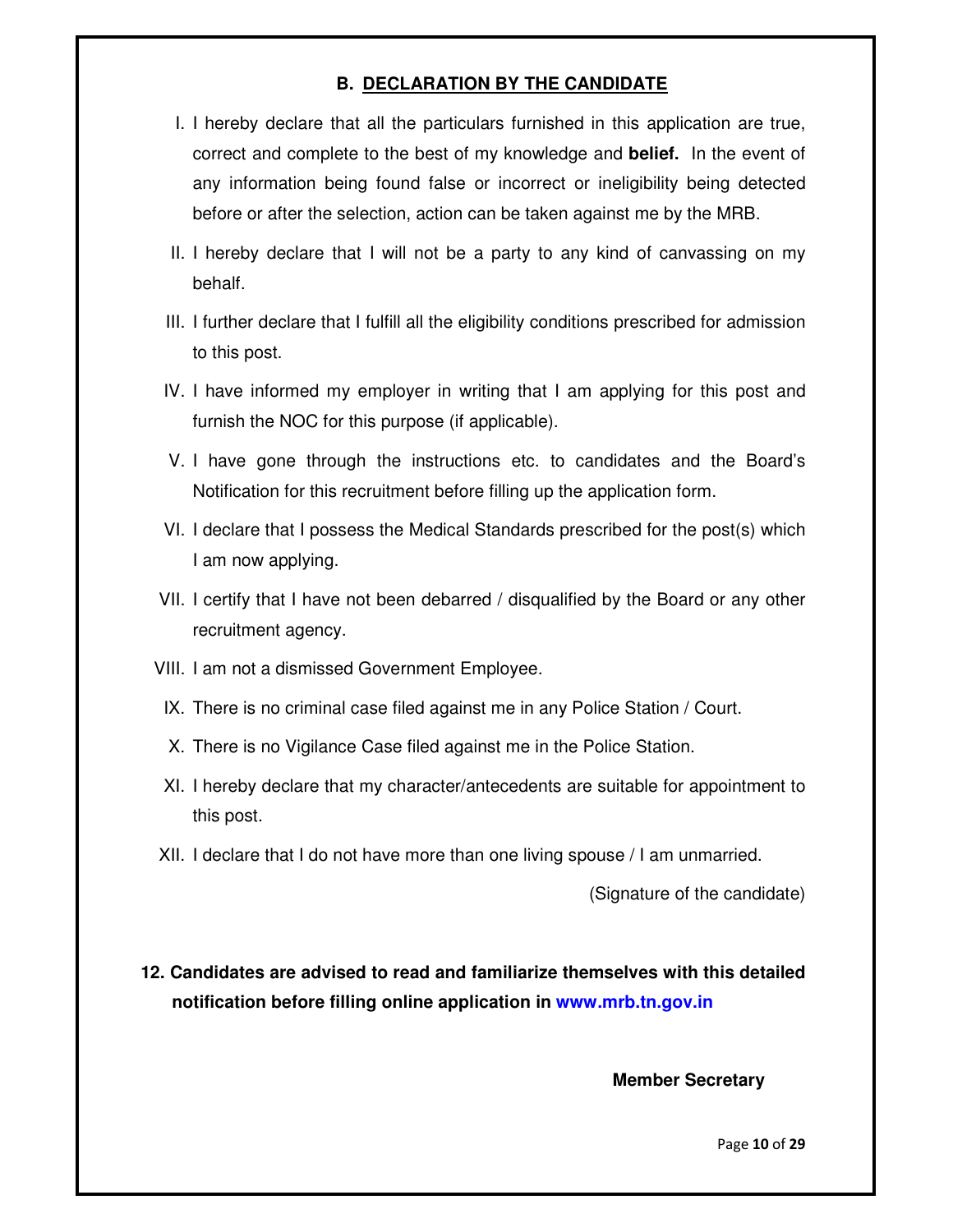# **MEDICAL SERVICES RECRUITMENT BOARD**

# **DETAILED INSTRUCTIONS IN ANNEXURE**

| Annexure<br>No. | <b>Detail</b>                                                                       |  |  |
|-----------------|-------------------------------------------------------------------------------------|--|--|
| 1               | <b>How to Apply On-line?</b>                                                        |  |  |
| $\mathbf{2}$    | Reservation.                                                                        |  |  |
| 3               | List of Documents to be produced at the time of<br><b>Certificate Verification.</b> |  |  |
| 4               | Disqualification / Debarment.                                                       |  |  |
| 5               | No Objection Certificate.                                                           |  |  |
| 6               | Scale of Pay, Joining Time, etc.                                                    |  |  |
| 7               | Medical Certificates for Orthopaedically Physically<br>disabled.                    |  |  |
| 8               | Form of undertaking to be furnished by<br>the<br>Ex-Servicemen.                     |  |  |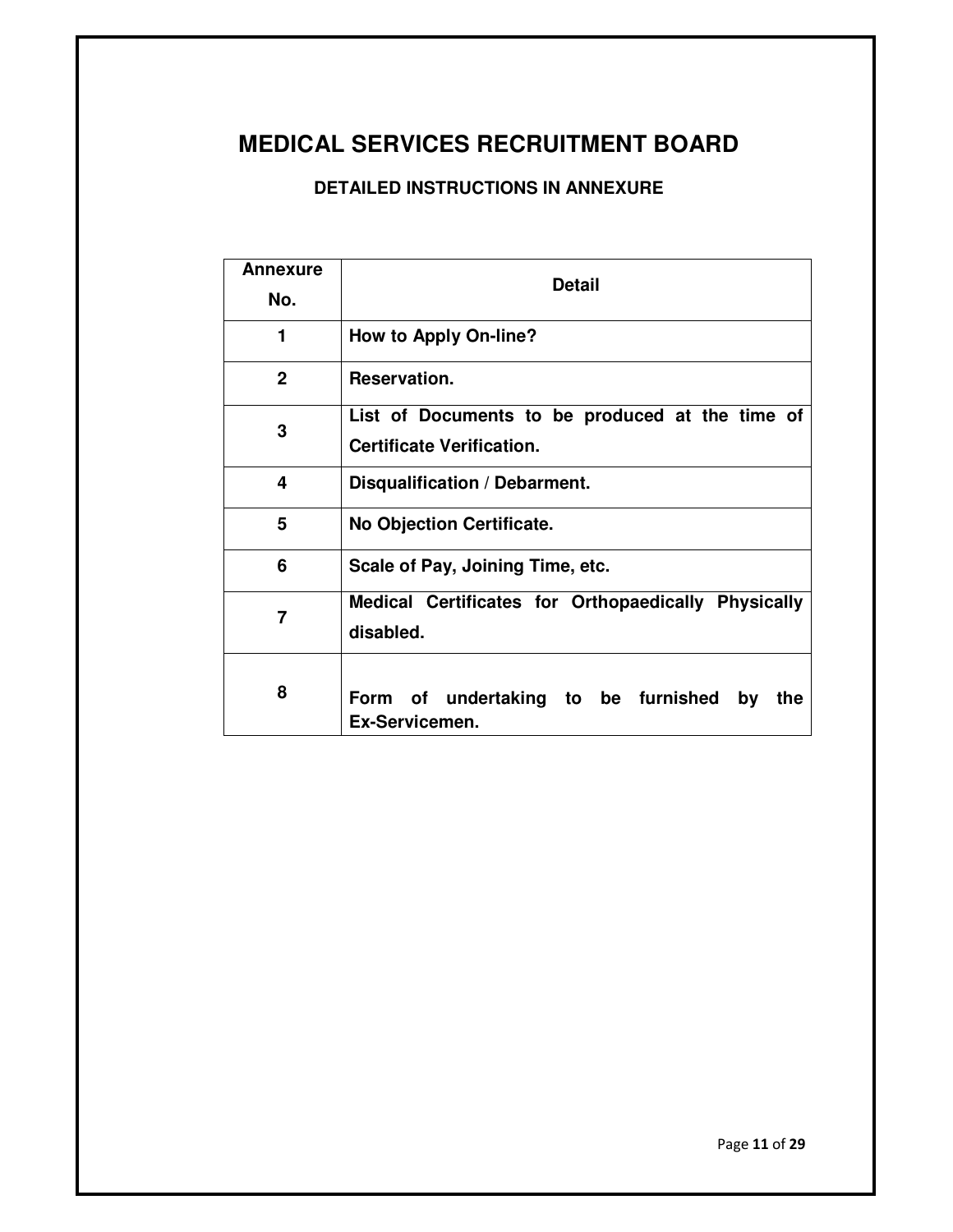# **ANNEXURE- 1**

### **HOW TO APPLY ON-LINE?**

- a. Candidates should apply only through online in the Board's Website www.mrb.tn.gov.in.
- b. Before applying, the candidates should keep a scanned image of their colour photograph and scanned image of their signature. (Preferably stored in a CD/DVD/Pen drive as per their convenience).
- c. A valid e-mail ID and Mobile Number is mandatory for registration and email ID and the given mobile number should be kept active till the declaration of results. MRB will send intimation regarding certificate verification, other Memos etc. only through the registered e-mail ID.
- d. The candidates shall register their mobile number in the application to receive SMSs. **All communications from the MRB will be through e-mail and SMS to the candidate's registered primary mobile number/registered email only.**
- e. Please note that all the particulars mentioned in the online application including Name of the Candidate, Post Applied, Communal Category, Date of birth, Address, Email ID, etc. will be considered as final and **no modifications will be allowed after the last date specified for applying online.** Candidates are requested to fill in the online application form with utmost care as no correspondence regarding change of details will be entertained.
- f. Payment of fee can be done through either on-line mode or offline mode. While filling up of on-line application they shall select the appropriate payment method.

## **Online Payment (Net Banking, Credit card/Debit card/Mobile Wallet)**

- g. For payment of fees through the online payment gateway, i.e. Net Banking, Credit Card, Debit card and Mobile Wallet Payment, **an additional page of the application form will be displayed,** wherein candidates may follow the instructions and fill in the requisite details to remit payment.
- h. After submitting the payment information in the online application form, please wait for the intimation from the server, **DO NOT press Back or Refresh button, in order to avoid double charge.**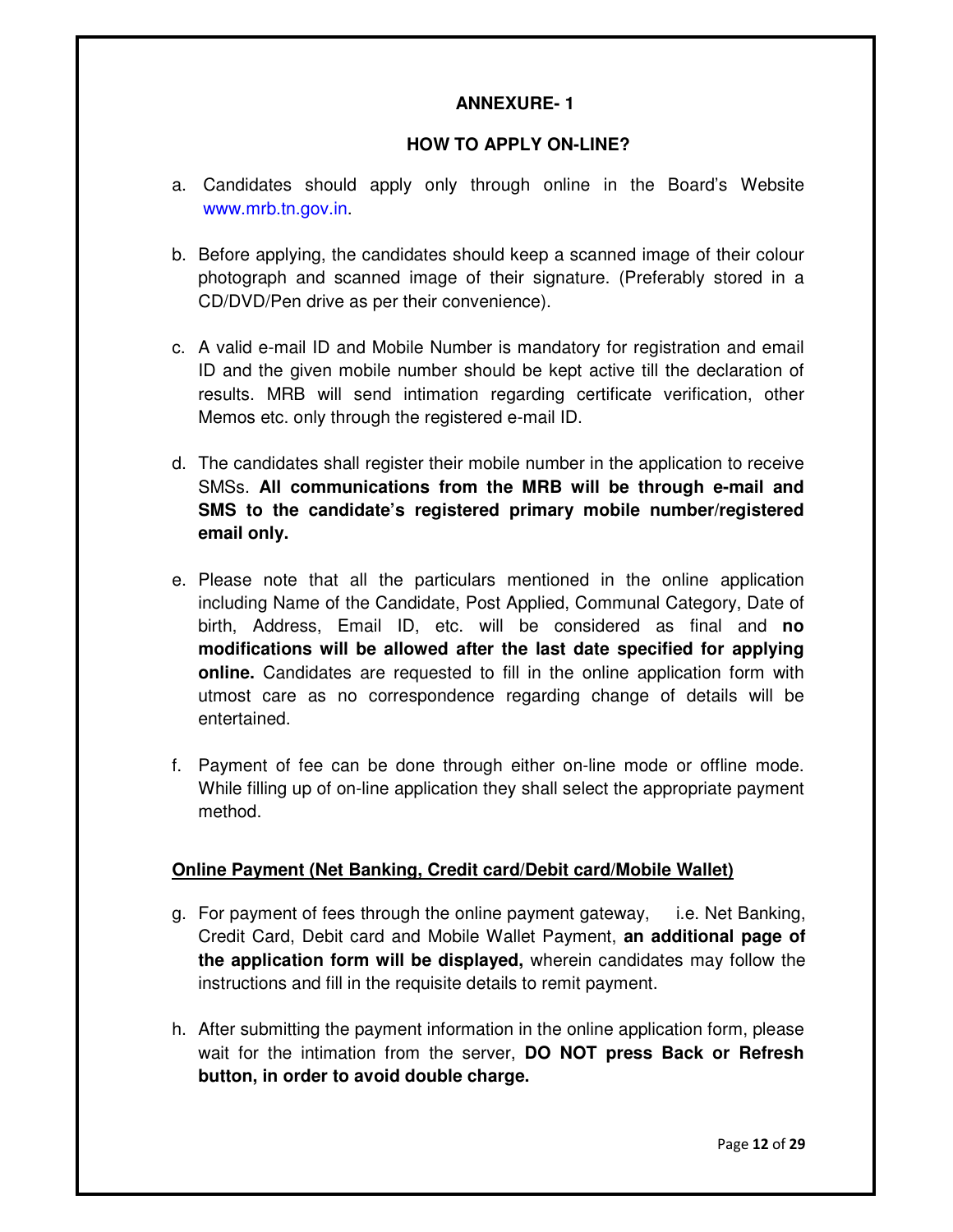i. If the online transaction has been successfully completed a final Registration Number and Password will be generated. Candidates should note the same for future reference.

# **Offline Payment through Indian Bank**

- j. For offline mode of payment, candidates have to select **Indian Bank**.
- k. Click "SUBMIT" to submit the Application form.
- l. On submission, system will generate the payment challan which the candidate need to take print out and visit any of the branches of **Indian Bank** to make the payment.(Please note that offline Indian bank payment challans will be generated only **during 8 am to 8 pm only**.)

After remittance, collect the candidate's copy of the fee payment challan from the Branch. Please check that the challan is properly signed and the details of Transaction Number, Branch Name and DP Code Number, Deposit Date have been noted in the challan by the Branch authorities.

- m. Online Application Registration will be taken as successful one, only if the payment is made in any of the Indian Bank branches **within two working days from the date of registration/submission of application, failing which the application will be rejected.**
- n. If the transaction is successful, Registration number and password will be generated. The same should be noted for future reference.

# **Print Option:**

- o. After submitting the application, candidates can save/ print their application in PDF format.
- p. On entering Registration Number and password, Candidates can download their application and print, if required.
- q. Candidates **need not send** the printout of the online application or any other supporting documents to the Board. The certificates will be normally verified later, when the candidates are called for certificate verification.
- r. The certificates in support of claim(s) made by the candidates, as per Notification, should be produced, whenever required as directed by the Board without fail.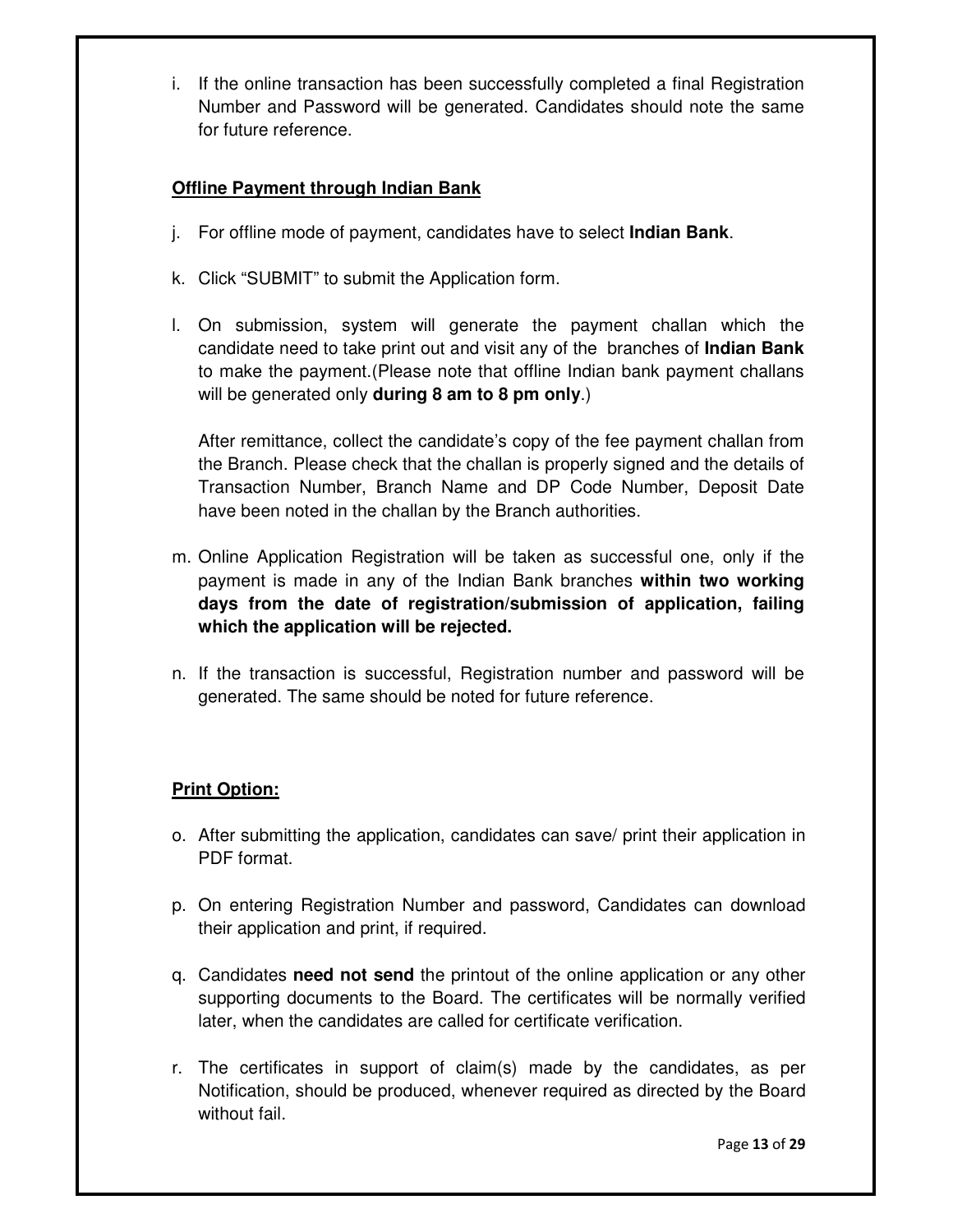#### Note:

- i. Candidates are advised in their own interest to apply on-line and remit fee much before the closing date and not to wait till the last date to avoid lastminute internet connectivity issues.
- ii. MRB will not be responsible for delayed submission or remitting of payment.
- iii. Under no circumstances, a candidate should share/mention e-mail ID or Mobile Number with any other person. In case a candidate does not have a valid personal e-mail ID, they should create a new e-mail ID before applying on-line and must maintain that email account.
- iv. No modification in fee payment through on-line mode is permitted.
- v. Candidates should carefully fill in the details in the On-Line Application at the appropriate places and click on the "SUBMIT" button at the end of the On-Line Application format. Before pressing the "SUBMIT" button, candidates are advised to verify each and every particular filled in their application. The name of the candidate or his /her father/husband's name etc. should be recorded correctly in the application as it appears in the certificates. Any change/alteration found may disqualify the candidature.
- **vi.** Any clarification regarding on-line registration may be obtained from the Help Desk Phone No.**91-9840586582 between 09.30 am to 05.30 pm from Monday to Friday and 09.30 am to 12.30 pm on Saturday.**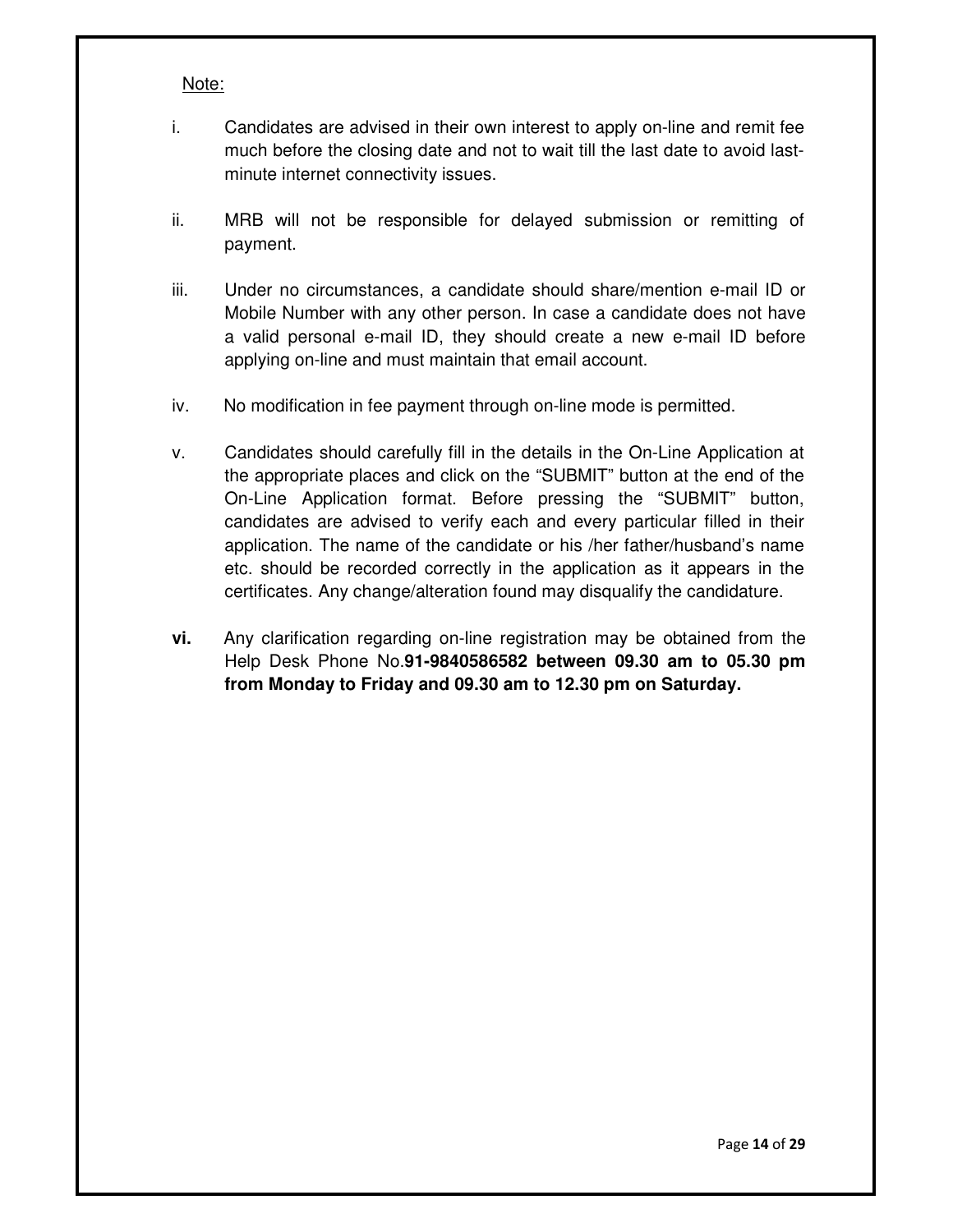#### **ANNEXURE-2**

#### **RESERVATION**

The rule of reservation and communal rotation is applicable as per the existing orders of the Government of Tamil Nadu in this regard. Candidates belonging to the Scheduled Castes (SC), Scheduled Caste (Arunthathiyars)(SCA), Scheduled Tribes, Most Backward Classes/ Denotified Communities(MBC/DNC), Backward Classes (other than Muslim)(BC) and the Backward Classes (Muslim)(BCM) will also be eligible for selection against the vacancies to be filled under General turns on the basis of merit ,and where a Scheduled Caste/Scheduled Caste (Arunthathiyars)/Scheduled Tribe, Most Backward Class/Denotified Community or Backward Class (other than Muslim)/Backward Class (Muslim) candidate is selected on the basis of merit against the General turn, the vacancy reserved for them will not in any way be affected.

## Reservation for differently abled:-

# **Provisions of Tamil Nadu Government Servant (Conditions of Service) amendment Act 2017(Act 30 of 2017) will be applicable.**

4% of the posts are reserved for Differently Abled candidates as per G.O.(Ms.)No.21, Welfare of Differently Abled Persons (DAP-3.2) Department, dated 30.05.2017 and as per G.O.(Ms).No.3, Health and Family Welfare (C2) Department dated: 06.01.2016 (Orthopaedically physically handicapped locomotory disability of the lower limbs should be between 40% and 50%). Such candidates have to produce a certificate of physical fitness from the Medical Board (as in Annexure 7A / 7B of this notification).That Certificate should be obtained from the Medical Board of a Medical college.

List for Scheduled Castes, Scheduled Tribes, Most Backward Classes/ Denotified Communities and Backward Classes and Backward Classes (Muslim) can be seen in the Document section under the Instructions to the candidates in MRB website in

http://www.mrb.tn.gov.in/pdf/MRB\_LIST\_COMMUNITIES\_020614.pdf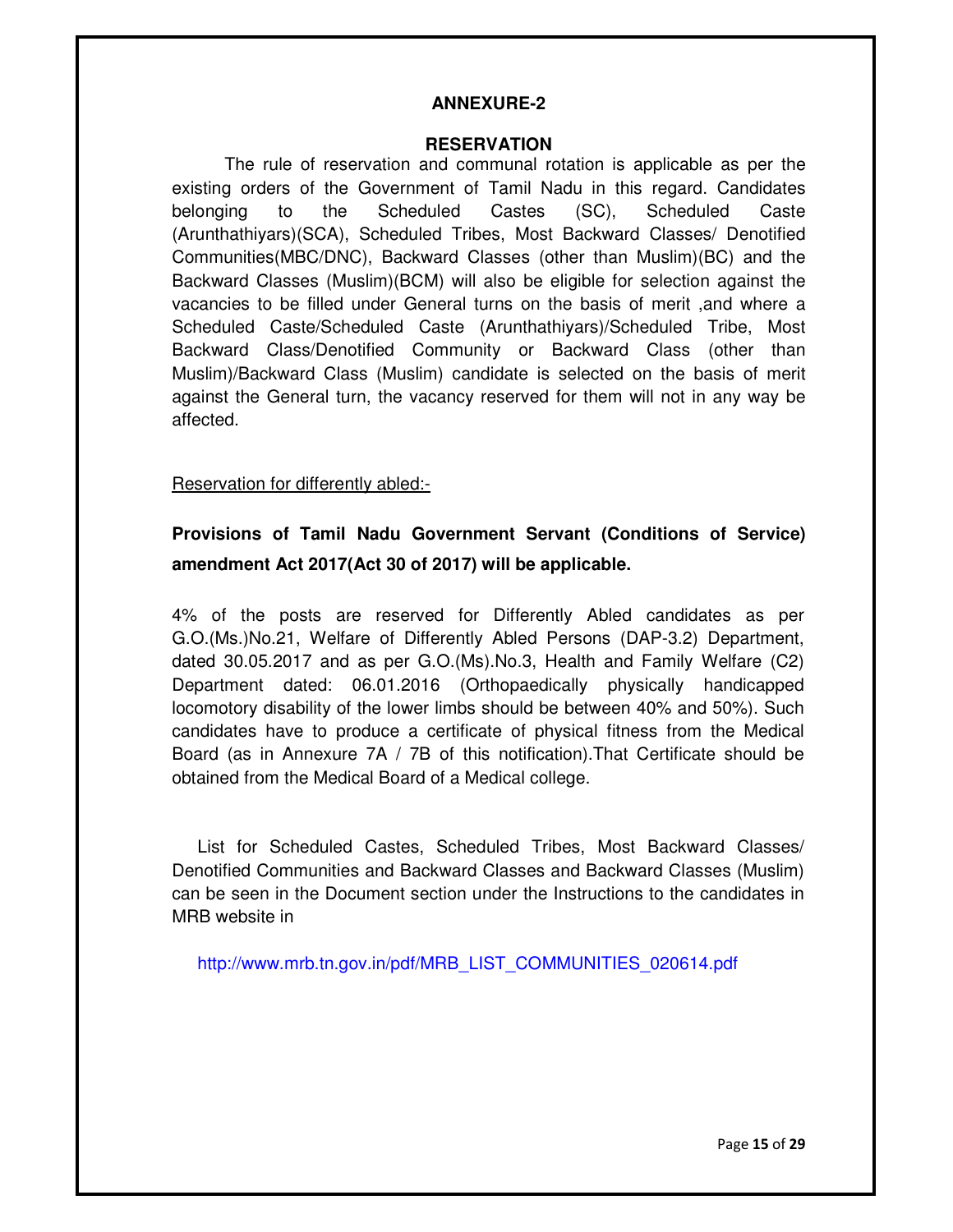**Note**: -

- (i) **Persons belonging to Tamil Nadu, and to one of the communities mentioned in the lists indicated above alone shall be treated as Scheduled Caste or Scheduled Tribe or Most Backward Classes/Denotified Communities or Backward Classes and Backward Classes (Muslim) as the case may be. Persons belonging to other States shall not be treated as belonging to the Scheduled Caste or Scheduled Tribe or Most Backward Classes/ Denotified Communities or Backward Class and Backward Class (Muslim) even though they may belong to one of the Communities specified in the list**.
- (ii) Persons belonging to Christian Communities, who are converted from any Hindu Community included in the list of Backward Classes will be considered as Backward Classes with effect from 24-02-1986.
- (iii) A member of the Scheduled Caste on conversion to Christianity will be considered only under Backward Classes (other than Muslim) and not under Scheduled Caste.
- (iv) Scheduled Caste "Arunthathiyar" refers to, Arunthathiyar, Chakkiliyan, Madari, Madiga, Pagadai, Thoti and Adi Andhra.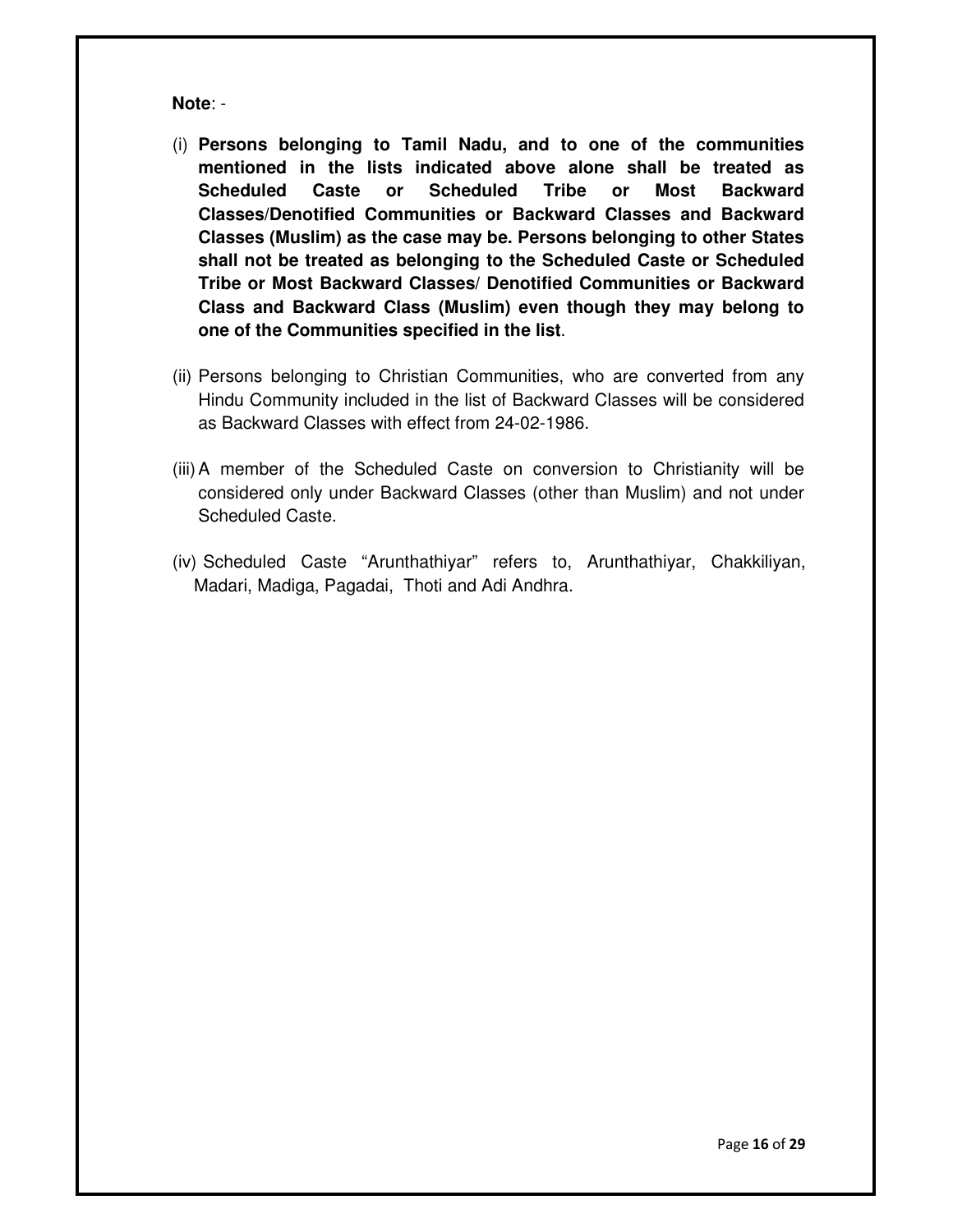### **ANNEXURE-3 LIST OF DOCUMENTS TO BE PRODUCED AT THE TIME OF CERTIFICATE VERIFICATION**

- a. Evidence of Date of Birth (Birth Certificate/SSLC / HSC)
- b. Evidence and Mark sheet of Educational qualification (SSLC, HSC, ANM / Multipurpose Health Workers (Female)) [should be from a Government or Government approved Institution]
- c. Evidence of Tamil qualification (viz., SSLC / HSC / Certificate for having passed the second class Language Test (Full Test) in Tamil conducted by the Tamil Nadu Public Service Commission).
- d. Community certificate from the competent authority (Permanent Community Certificate)
- e. Certificate of character and conduct issued by Group A or Group B Officer on or after issue of the current notification.
- f. Certificate of character and conduct issued by the Head of the Institution in which he / she last studied.
- g. Differently abled certificate issued by the competent authority.
- h. No Objection Certificate from the Appointing Authority concerned (if applicable)
- i. An undertaking and Declaration to be submitted as in para 12A and 12B of this notification
- j. Two (2) passport size colour photograph (that was used to scan and uploaded in the online application) (with name and application number on the reverse).
- k. Any one of the photo ID Card issued by a Government Authority (other than PAN card), depicting the Address for communication or permanent Address furnished in the online application.
- l. Challan copy (or) proof of payment of Exam fee already paid (either through on-line or off-line – Indian Bank Branch).
- m. Destitute widow certificate as per Annexure 9 (if applicable).
- Page **17** of **29** n. The candidate will also be asked to sign on the printed copy of on-line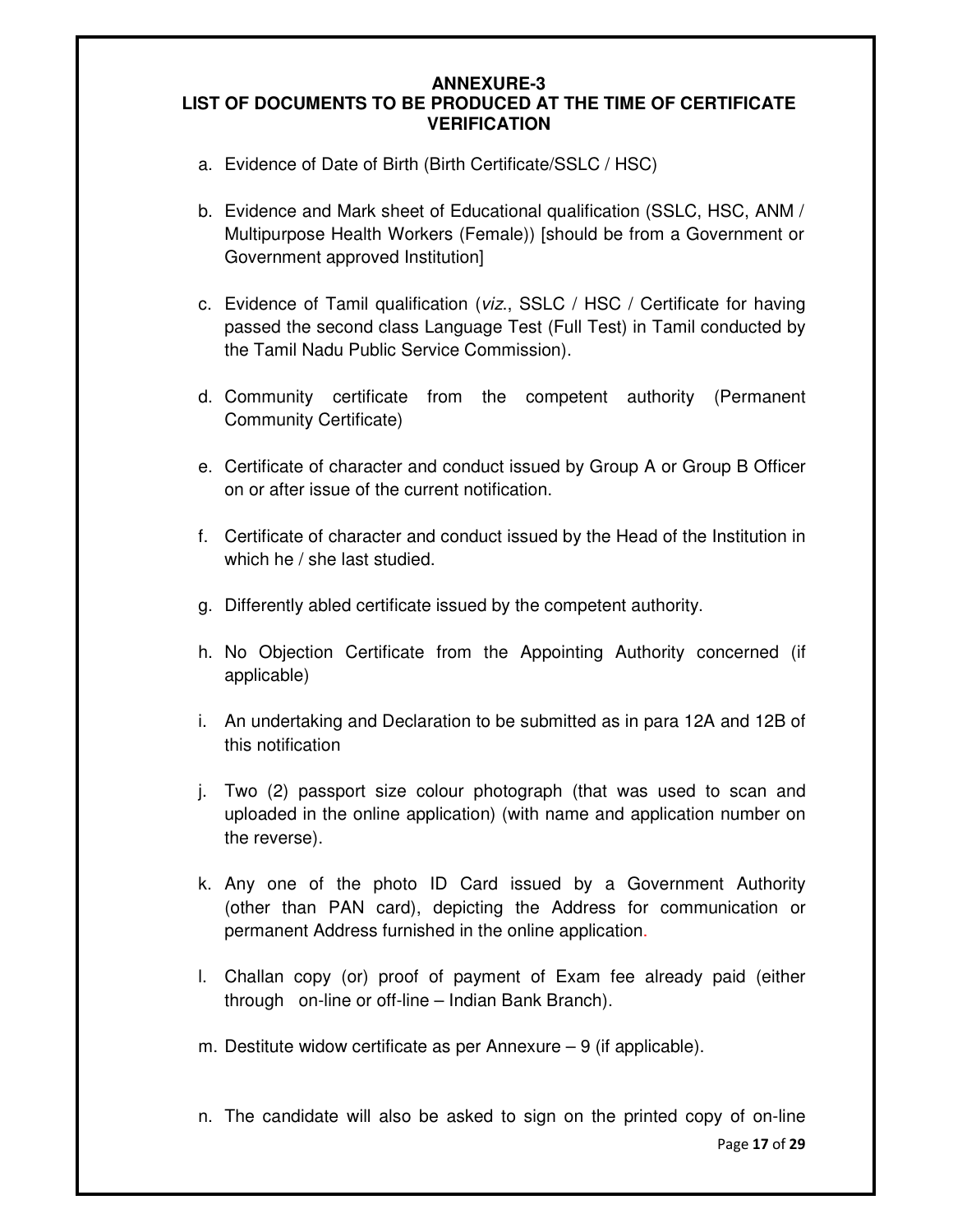application (printed copy will be provided to the candidate at the venue)

### **PRODUCTION OF EVIDENCE FOR CLAIMS MADE IN THE APPLICATION**

The Original Certificates (including mark sheets) in support of the claims made in the application, should be produced at the time of attending the certificate verification, when called for. One set of photo copies duly attested of all certificates along with two copies of colour photograph identical to the one uploaded in the application, should also be handed over while attending the certificate verification, when called for by recording his/her registration number on the reverse side on the colour photo.

#### **(a) Evidence of date of birth** viz.,

- (i) Birth certificate with name; (ii) the Secondary School-Leaving Certificate; or
- (ii) Higher Secondary Course Certificate.

### **(b&c) Documents evidencing the qualification prescribed for the appointment, including qualification in Tamil**

Copies of Degree or Provisional Certificate alone will be accepted as evidence of qualification. However, in case the Degree Certificate is lost or is not immediately available for reasons to be specified, extract from the Convocation Register will be accepted as evidence of qualification. Copies of Mark Sheets or Grade Certificates will not be accepted as sufficient evidence. In the case of an applicant, who claims to possess adequate knowledge in Tamil, whether his mother-tongue is Tamil or not, a certificate evidencing that he had taken Tamil as a language in his S.S.L.C. Public Examination or had taken all the non language subjects in the S.S.L.C. Public Examination in Tamil Medium or she had passed the Second Class Language Test (Full Test) in Tamil.

## **(d) Community Certificate**

In the case of an applicant who claims to be a member of SC/ SC(A) or ST or MBC/DC or BC(Other than BCM)or BCM, a certificate from the following authority noted against each should be produced in the form as specified in G.O.Ms. No. 781, Revenue department, dated 2nd May 1988:-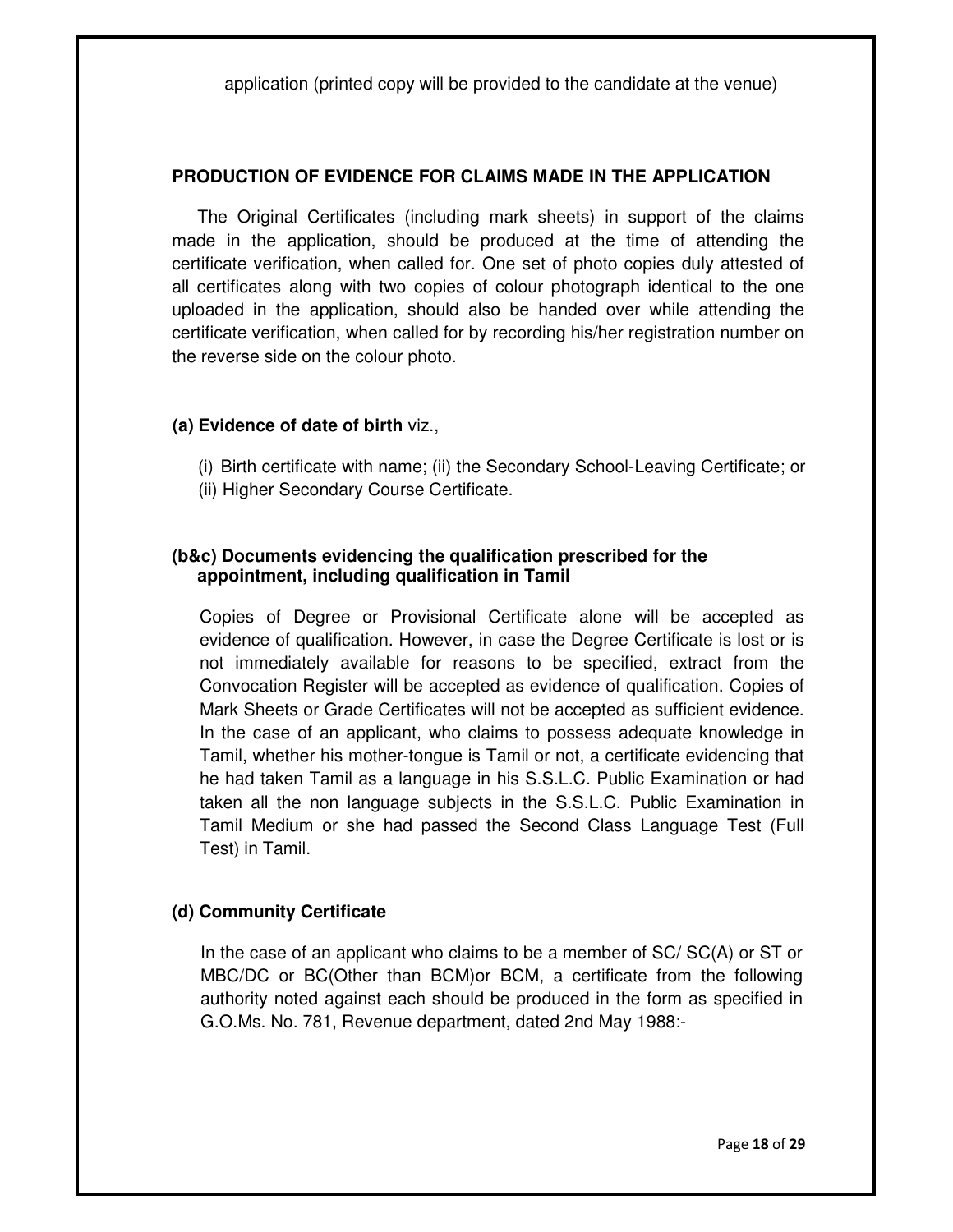| SI.   | Name of the                 | <b>Competent Authority to Issue the</b>          |  |
|-------|-----------------------------|--------------------------------------------------|--|
| No.   | <b>Community</b>            | <b>Certificate</b>                               |  |
| (i)   | <b>ST</b>                   | R.D.O/Asst. Collector / Sub Collector/           |  |
|       |                             | Personal Assistant (General) to<br>the           |  |
|       |                             | Collector of Chennai/ District Adi-Dravidar      |  |
|       |                             | Welfare Officer.                                 |  |
| (ii)  | SC/SC(A)                    | TalukTahsildar.                                  |  |
|       | MBC/DC, BC (other than      | Revenue Officer not lower in rank than a         |  |
|       | Muslim and BCM)             | Tahsildar or Head Quarters<br>Deputy             |  |
| (iii) |                             | Tahsildar or Special Deputy Tahsildar            |  |
|       |                             | appointed to issue Community Certificate.        |  |
|       |                             | <b>Additional Head Quarters Deputy Tahsildar</b> |  |
|       |                             | and Zonal Deputy Tahsildar.                      |  |
|       | ThottiaNaicker (including   |                                                  |  |
| (iv)  | Rajakambalam, Gollavar,     | Head Quarters Deputy Tahsildar.                  |  |
|       | Sillavar, Thockalavar,      |                                                  |  |
|       | ThozhuvaNaickerand          |                                                  |  |
|       | Erragollar) included in the |                                                  |  |
|       | list of MBC/DC)             |                                                  |  |

Community Certificate should have been issued by the competent authorities referred to above, in whose jurisdiction the candidate claims to have permanent residence, after personal enquiries and proper verification. The certificate obtained by the candidates in the form other than the one prescribed in G.O.Ms.No.781, Revenue department, dated 2nd May 1988 and solely based on the entries in S.S.L.C or Transfer Certificate or other School/College records will not be accepted.

Candidates are warned that if the community recorded in the certificate produced by them from the competent authority is not included in the list of Scheduled Castes, Scheduled Tribes, Most Backward Classes/Denotified Communities or Backward classes given in the list of communities in http://www.mrb.tn.gov.in/pdf/MRB\_LIST\_COMMUNITIES\_020614.pdf, they will not be considered as belonging to Scheduled Caste, Scheduled Tribes or Most Backward Classes/Denotified Communities or Backward Classes as the case may be. They will, in that case, be considered only under 'Others' and if they are not qualified to be considered under 'Others', their applications will be rejected.

In case of women candidates', the community certificate should bear her father's name. The community certificates bearing her husband's name will not be considered.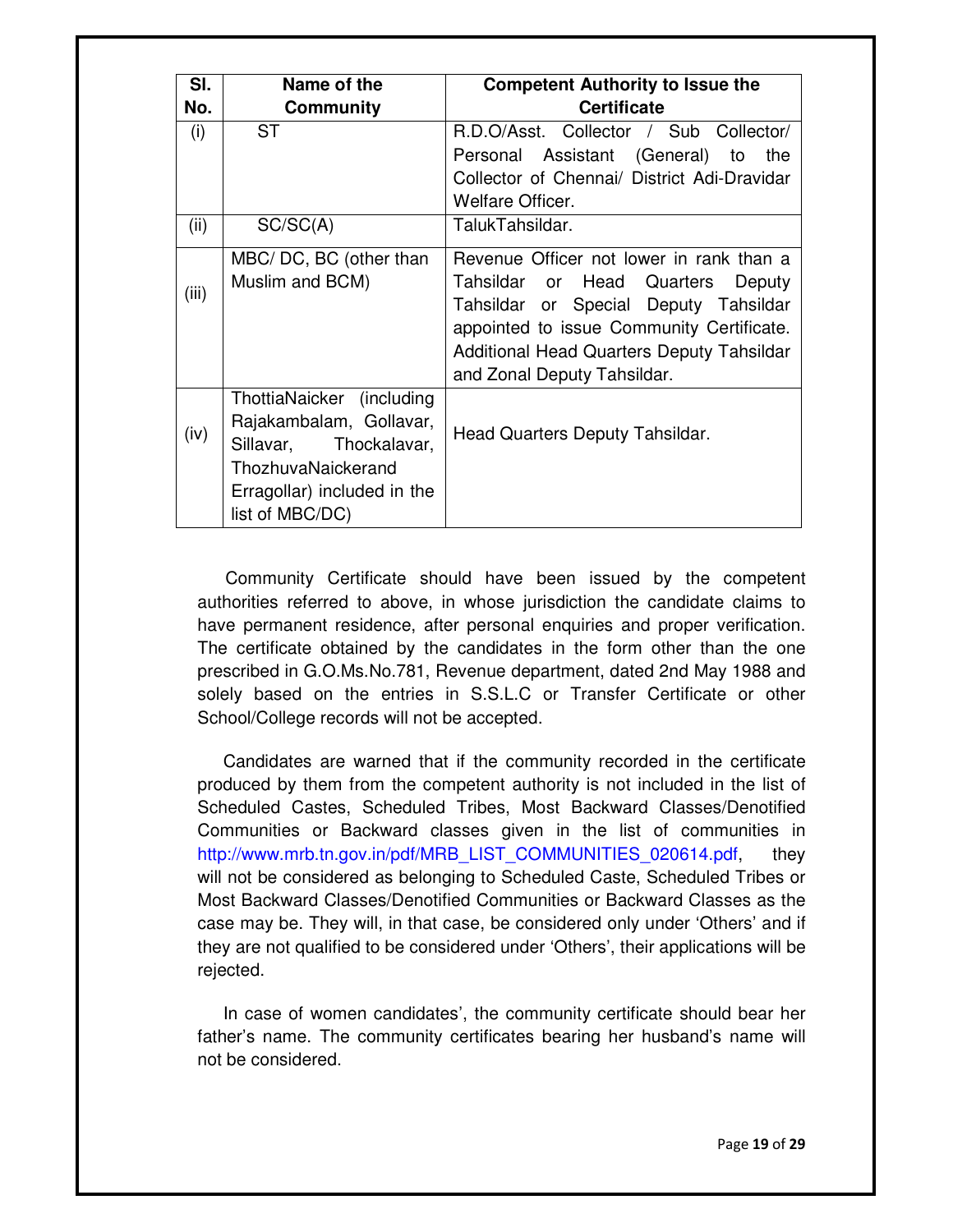# **(e&f)Two certificates of Character and Conduct**

- i. From the Head of the Institution in which the candidate last studied. (ii) From a Government Officer belongs to Group A or B who knows the candidate personally, obtained not prior to the date of current notification. This certificate must be based on personal knowledge and experience of the candidate and not from a relative. Note:- (i) If the period of study at the Institution in which the candidate last studied, is less than one academic year, he must produce also another certificate from the Head of the Institution, in which he last studied for not less than one academic year.
- ii. No two certificates may be obtained from the same person.

**(g)** The Differently abled candidates should furnish the certificate in the prescribed form as in annexure 7A & 7B and that should be obtained only from the Medical Board of the Government Medical Colleges.

**(h)** Persons who are in the service of the Indian Union or a State in India or in the employment of Local Bodies or Universities, or Quasi Government Organizations constituted under the authority of the Government of India or of a State in India whether in regular service or in a temporary service need not send their applications through their Head of Department or Employer. Instead, they may directly apply to the Board duly informing their Employer in writing that they are applying for the particular recruitment and with the condition that they should produce "No Objection Certificate" in the form given in Annexure  $-5$  of this notification, from the appointing authority.

**(i)** An undertaking and Declaration should be submitted by the candidate as in para 12A and 12B of this notification

**(j)** The candidate has to submit Two (2) passport size colour photograph (that was used to scan and uploaded in the online application) (with name and application number on the reverse) at the time of attending the certificate verification.

**(k)** The candidate shall furnish a Photo ID card issued by a Government Authority **(Other than PAN Card),** the address for correspondence as furnished by the candidate his/her online application should tally with the address details in their Photo ID proof.

# **ANNEXURE- 4**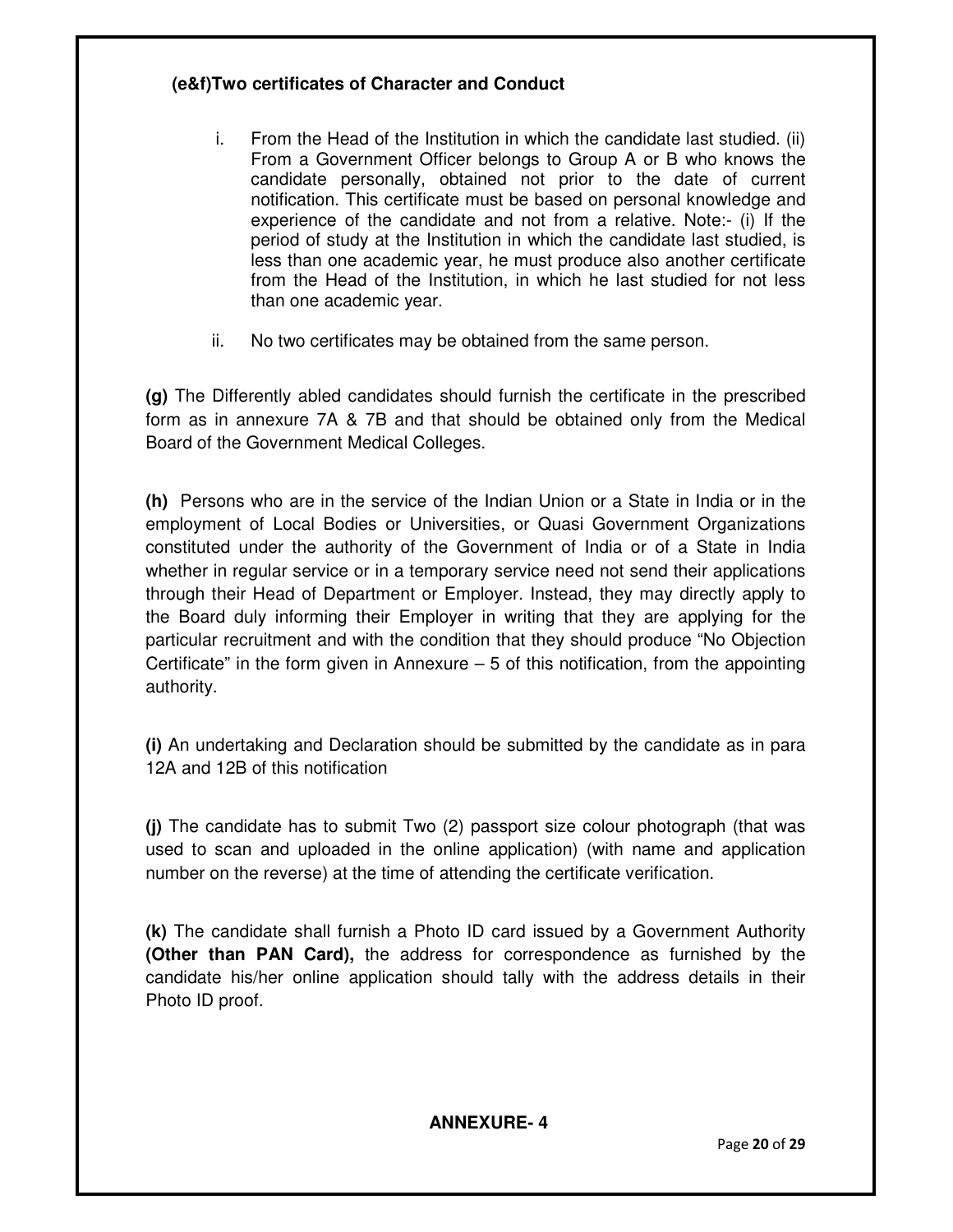# **DISQUALIFICATION / DEBARMENT**

## **Disqualification:**

If a candidate attempts to canvas to bring influence on the Chairman or any Member of the Board personally / by letter / through relatives, friends, patrons, officials or other persons will be disqualified.

## **Debarment:**

- (a) If the applicant attempts any tampering, alteration with the documents or certificates, he is liable to be debarred from appearing for any of the selections and examinations conducted by the Board and consequently from entry into public service itself.
	- I. Candidates furnishing false particulars in the matter of qualification or the nature of pass in various subjects, experience gained, their religion or community etc.,
	- II. Suppression of material information regarding
		- i. Employment in Government or Local Bodies, Public Corporations etc.,
		- ii. Arrests, convictions debarment or disqualification by Union Public Service Commission / State Public Service Commissions / Recruitment Board.
		- iii. Participation in agitation or any political organization.
		- iv. Candidature in election for Parliament/ State Legislature/ Local Bodies etc.
- III. Making false or vexatious allegations against the Board in petitions addressed to it or any other authority will be viewed seriously and that the candidate responsible for such act will be debarred from appearing for the selection held by this Board permanently or for such period of years as the Board may decide.

# **ANNEXURE-5**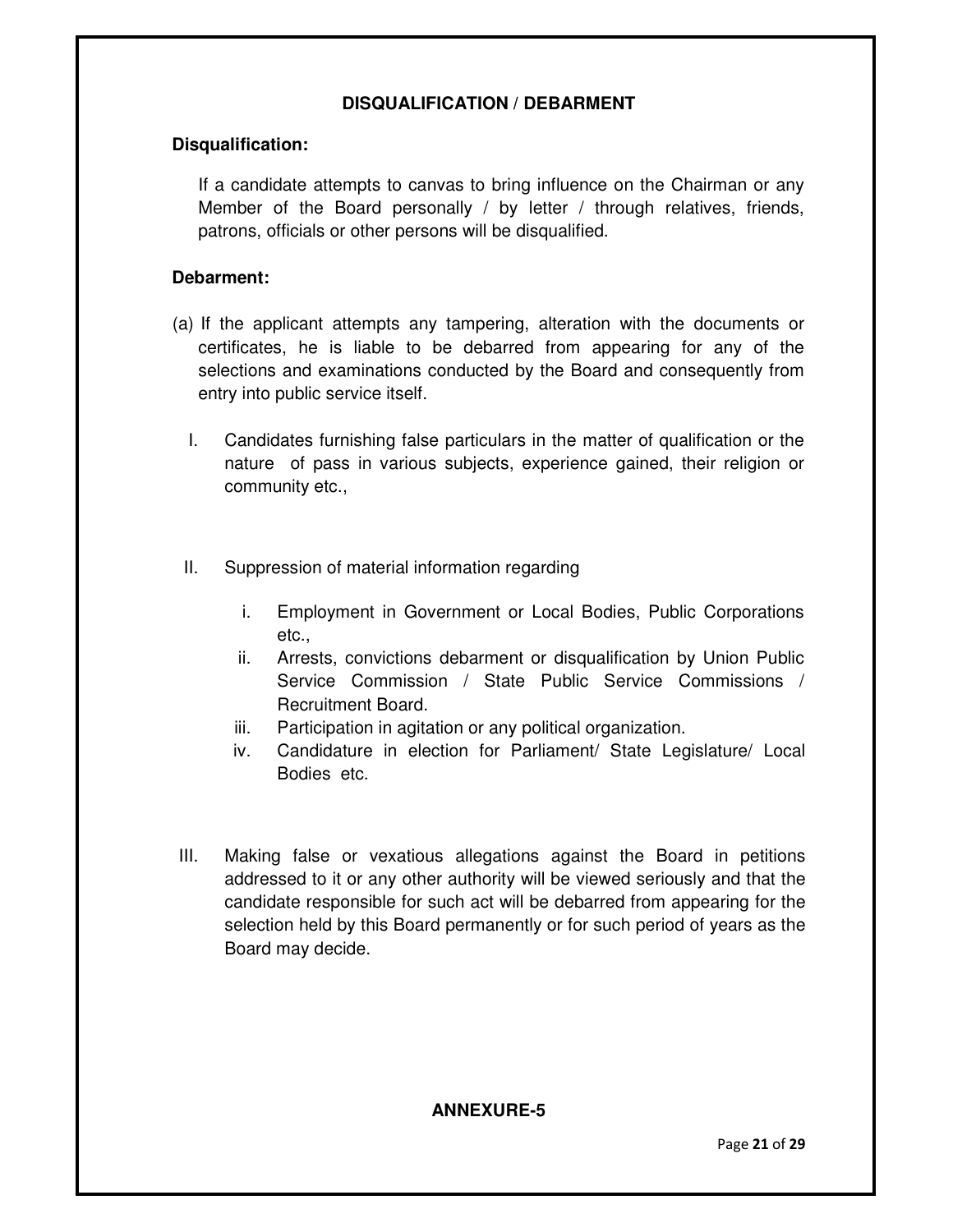# **NO OBJECTION CERTIFICATE**

Persons who are in the service of the Indian Union or a State in India or in the employment of Local Bodies or Universities, or Quasi Government Organizations constituted under the authority of the Government of India or of a State in India whether in regular service or in a temporary service need not send their applications through their Head of Department or Employer. Instead, they may directly apply to the Board duly informing their Employer in writing that they are applying for the particular recruitment and with the condition that they should produce "No Objection Certificate" in the form prescribed below, from the appointing authority.

NO OBJECTION CERTIFICATE BY THE APPOINTING AUTHORITY

- i. Name of the Candidate…………………………………………….
- ii. Name of the Post held …………………………………………….
- iii. Whether the Candidate is employed temporarily under the emergency provisions or whether the candidate is a probationer or an approved probationer or a full member of any of the sub-ordinate/State Services?
- iv. Whether any criminal cases/disciplinary action is pending against the individual?
- v. Details of disciplinary/criminal action taken against the individual, if any
- vi. Period of Employment From (date) To (date)
- vii. I have no objection to the candidate's application being considered for the post of Village Health Nurse / Auxiliary Nurse Midwife

Signature, Designation, and Seal with Date

**Note:** 

Page **22** of **29**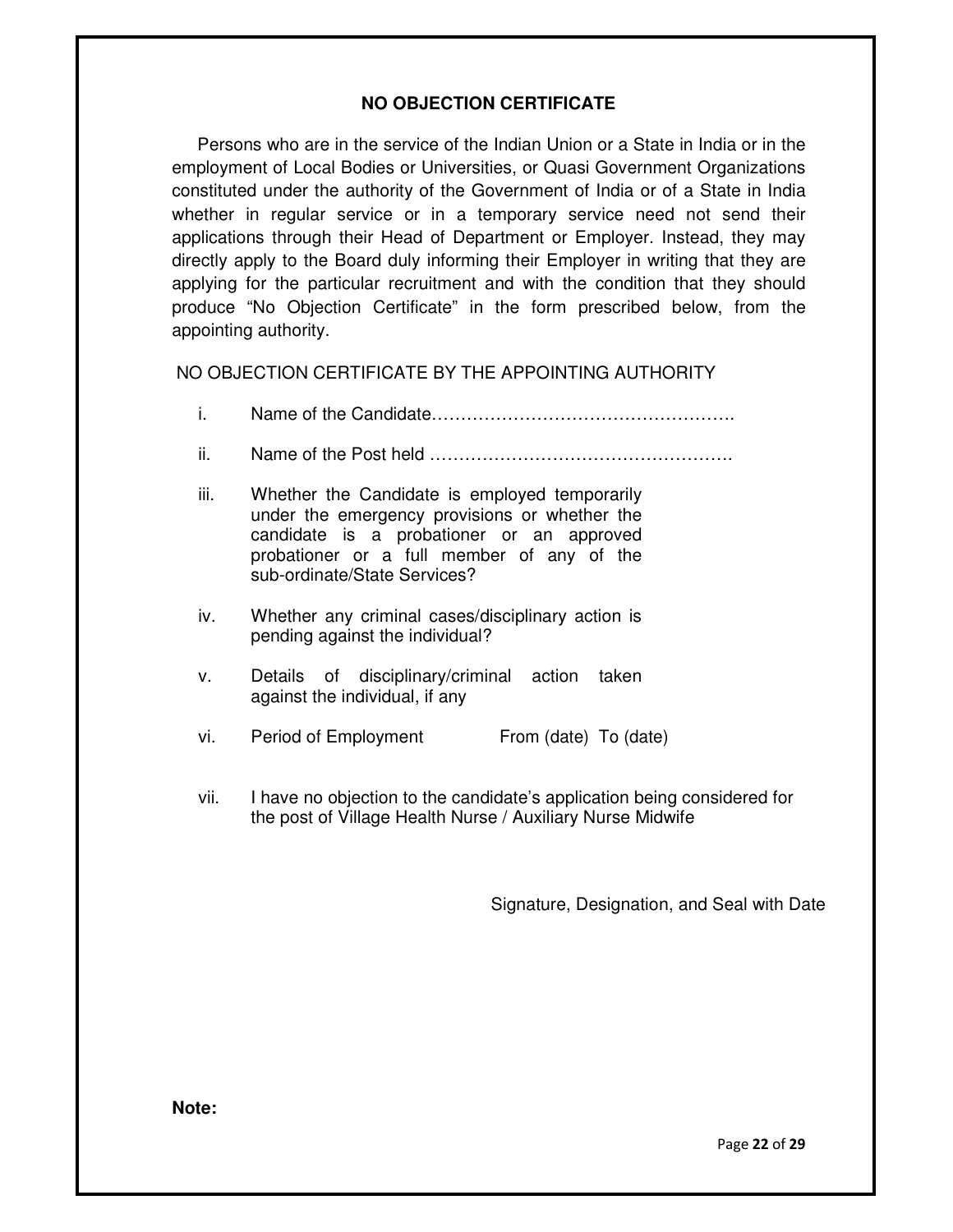- (i) Persons who get employment after the submission of their applications and before the receipt of intimation of certificate verification requiring to produce original documents for verification should also produce the "No objection Certificate"
- (ii) In case any Criminal /Disciplinary action is taken against or if any punishment is imposed against such persons after the production of "No objection Certificate" and before the actual appointment, such candidates should report this fact forthwith to the Board indicating their Registration/ Application Number and other details at the earliest opportunity.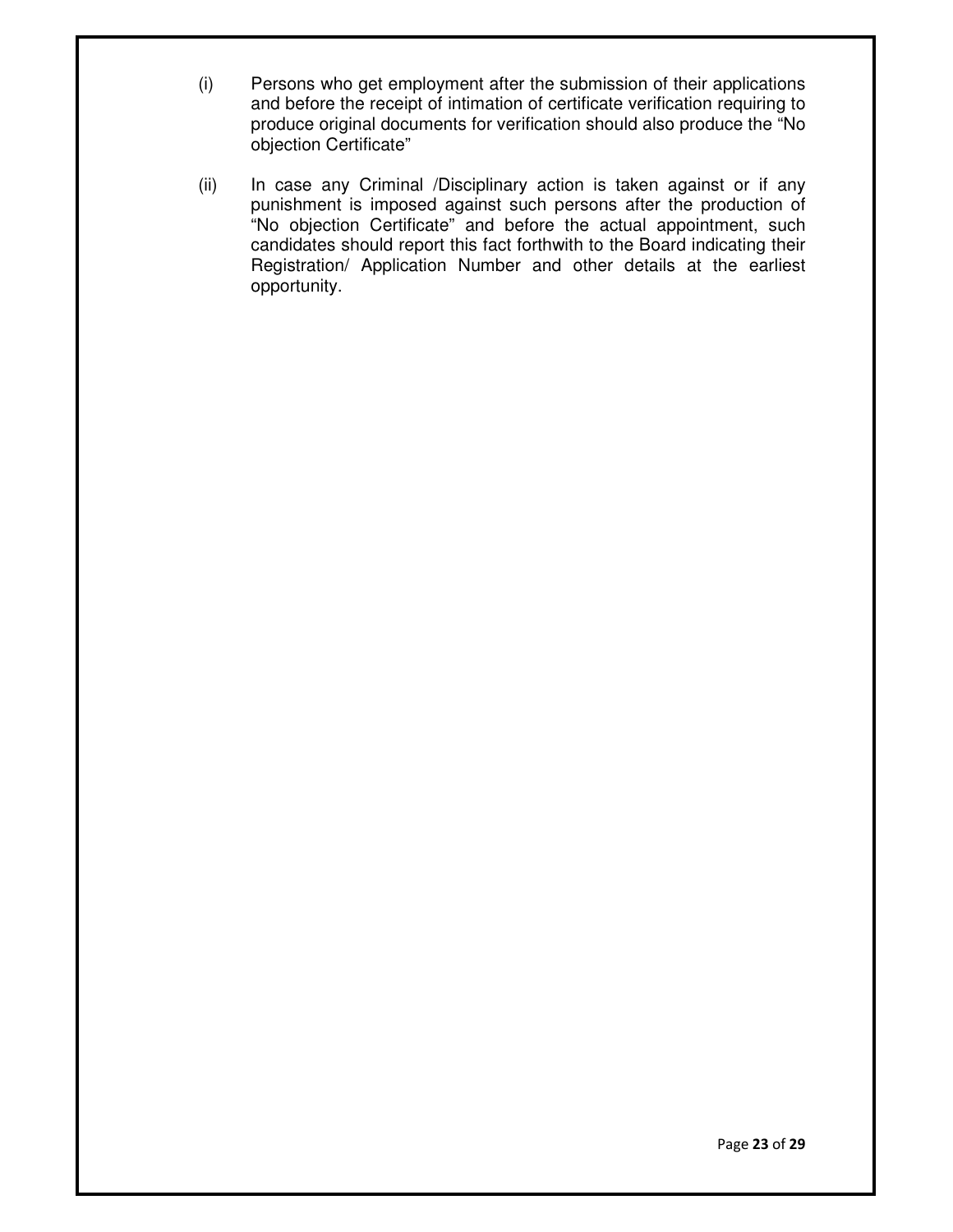## **ANNEXURE-6**

## **PAY, ALLOWANCES, JOINING TIME, ETC.**

The selected candidates will be paid scale of pay of Rs. 19,500 - 62,000 (Pay Matrix Level-8).

i) Provisionally selected candidate shall join duty within the stipulated time from the date of receipt of appointment order as instructed by the appointing authority and shall not claim extension of joining time citing that she is undergoing higher studies or for any other reason. She shall abide by the condition that his/her name will be removed from the list without assigning any reason there for, if she fails to join duty within the stipulated time.

ii) Candidates selected and appointed to a post should undergo such probation and training and should pass such tests as may be prescribed in the rules by the Government from time to time and are liable to face such penalties as prescribed by the Government for failure to pass such tests.

iii) At any time before the end of the prescribed period of probation, the probation of a candidate / appointment may be terminated and she shall may be discharged from the service.

iv) A candidate who is in the service of a Government other than the Government of Tamil Nadu, if selected and appointed, will not be entitled on the basis of the previous service under that Government to any concession in the matter of leave, transit pay, etc., under the Government of Tamil Nadu.

v) If a rate of pay actually in force at the time of appointment of selected candidate is different from that announced, she will be paid only at that rate. The pay of the post is also subject to such modification, as may be made from time to time.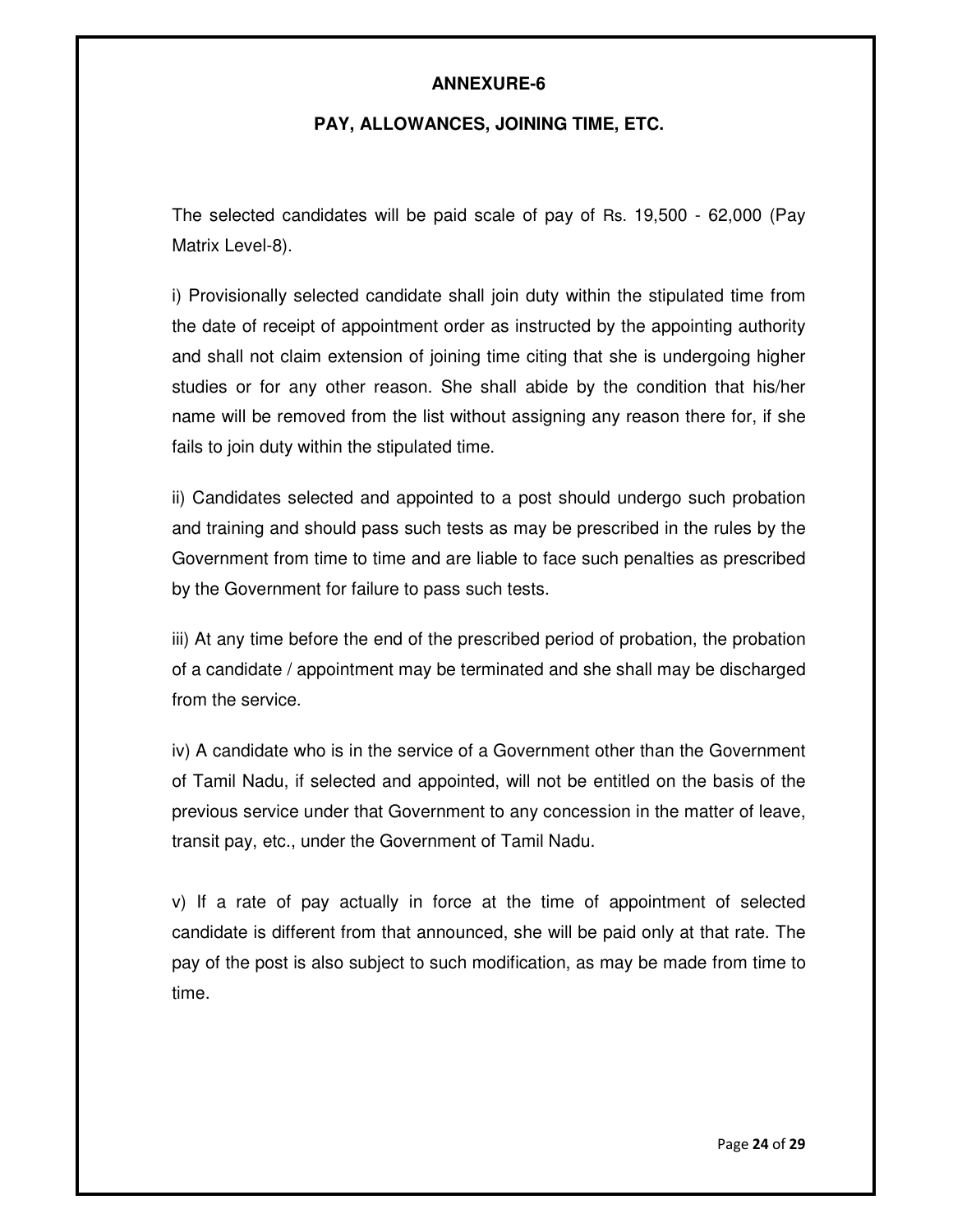# **ANNEXURE-7A**

# **Medical Certificate For Orthopaedically Physically Disabled**

# **(To be issued by the Medical Board of Government Medical College)**

# **(Locomotory disability of the lower limbs should be between 40 to 50 %)**

The Medical Board of \_\_\_\_\_\_\_\_\_\_\_\_\_\_\_\_\_\_\_\_Medical College, \_\_\_\_\_\_\_\_\_\_\_\_\_(City) certify that we have on this day of \_\_\_\_\_\_\_\_\_\_\_\_\_\_\_ 2022 examined the candidate whose particulars are given below:

| 1. Name of the candidate                  |        |
|-------------------------------------------|--------|
| 2. Father's name                          |        |
| 3. Sex                                    |        |
| 4. Age                                    |        |
| 5. Identification marks                   | 1.     |
|                                           | 2.     |
|                                           |        |
| 6. a. Orthopaedically Physically Disabled | Yes/No |

b. Nature of Orthopedic Disability :

7. Extent of permanent disability (mention the % of disability)

## **(Upper limbs must be functional and normal)**

40% to 50% in one leg (lower limb) :

8. Whether the candidate fulfills the following

standard and may be considered for

admission to work as Village Health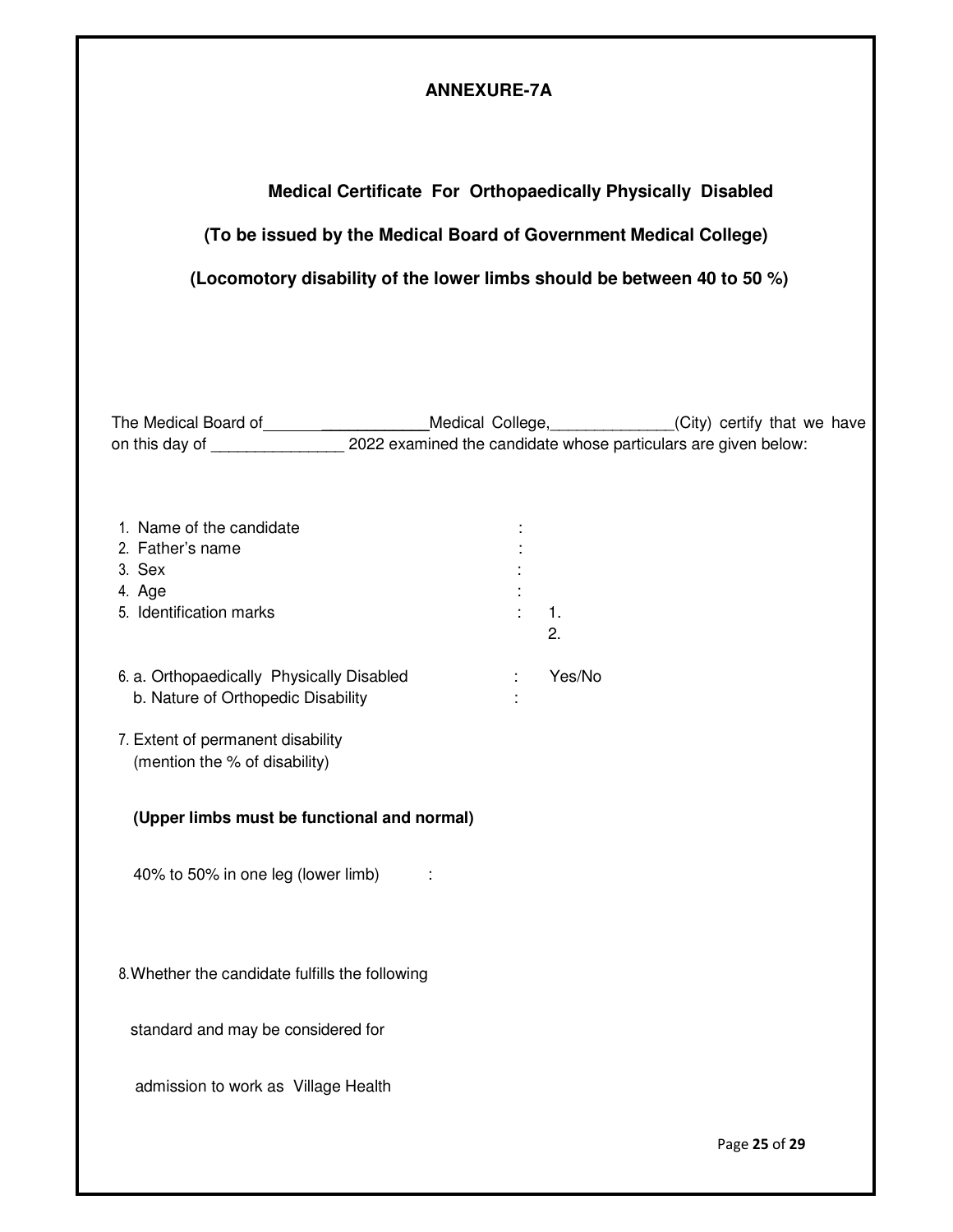| Normal Blood Pressure<br>(a)<br>(b)<br>Mentally normal<br>No Visual and auditory handicaps<br>(c)                              |   | Yes/No<br>Yes/No<br>Yes/No |
|--------------------------------------------------------------------------------------------------------------------------------|---|----------------------------|
| No Gross speech disorders<br>(d)<br>Independent in ambulation<br>(e)                                                           |   | Yes/No                     |
| i. without calliper:<br>ii. with caliper but without any walking aid                                                           |   | Yes/No                     |
| (f) Good standing balance with or without<br>calipers but without any support                                                  |   | Yes/No                     |
| g) Hand function within normal limits<br>without any aid                                                                       | ÷ | Yes/No                     |
| h) Good control over bowel and bladder                                                                                         |   | Yes/No                     |
| i) a. Is the disability progressive?                                                                                           |   | Yes/No                     |
| b. If progressive, is the candidate eligible                                                                                   |   | Yes/No                     |
| for appointment as<br>Village Health Nurse /                                                                                   |   |                            |
| Mentally normal<br>(g)                                                                                                         |   | Yes/No                     |
| No Visual and auditory handicaps<br>(h)                                                                                        |   | Yes/No                     |
| No Gross speech disorders<br>(i)                                                                                               |   | Yes/No                     |
| Independent in ambulation<br>(i)                                                                                               |   |                            |
| i. without calliper:                                                                                                           |   | Yes/No                     |
| ii. with caliper but without any walking aid                                                                                   |   |                            |
| (k) Good standing balance with or without<br>calipers but without any support                                                  |   | Yes/No                     |
| Hand function within normal limits<br>j)<br>without any aid                                                                    | t | Yes/No                     |
| k) Good control over bowel and bladder                                                                                         |   | Yes/No                     |
| I) a. Is the disability progressive?                                                                                           |   | Yes/No                     |
| b. If progressive, is the candidate eligible<br>for appointment as<br>Village Health Nurse /<br><b>Auxiliary Nurse Midwife</b> |   | Yes/No                     |
| m) Height (Normal)                                                                                                             |   | Yes/No                     |

1. Certified that the above candidate does not have any upper limb disability.

2. Certified that the above candidate has only locomotory lower limb disability.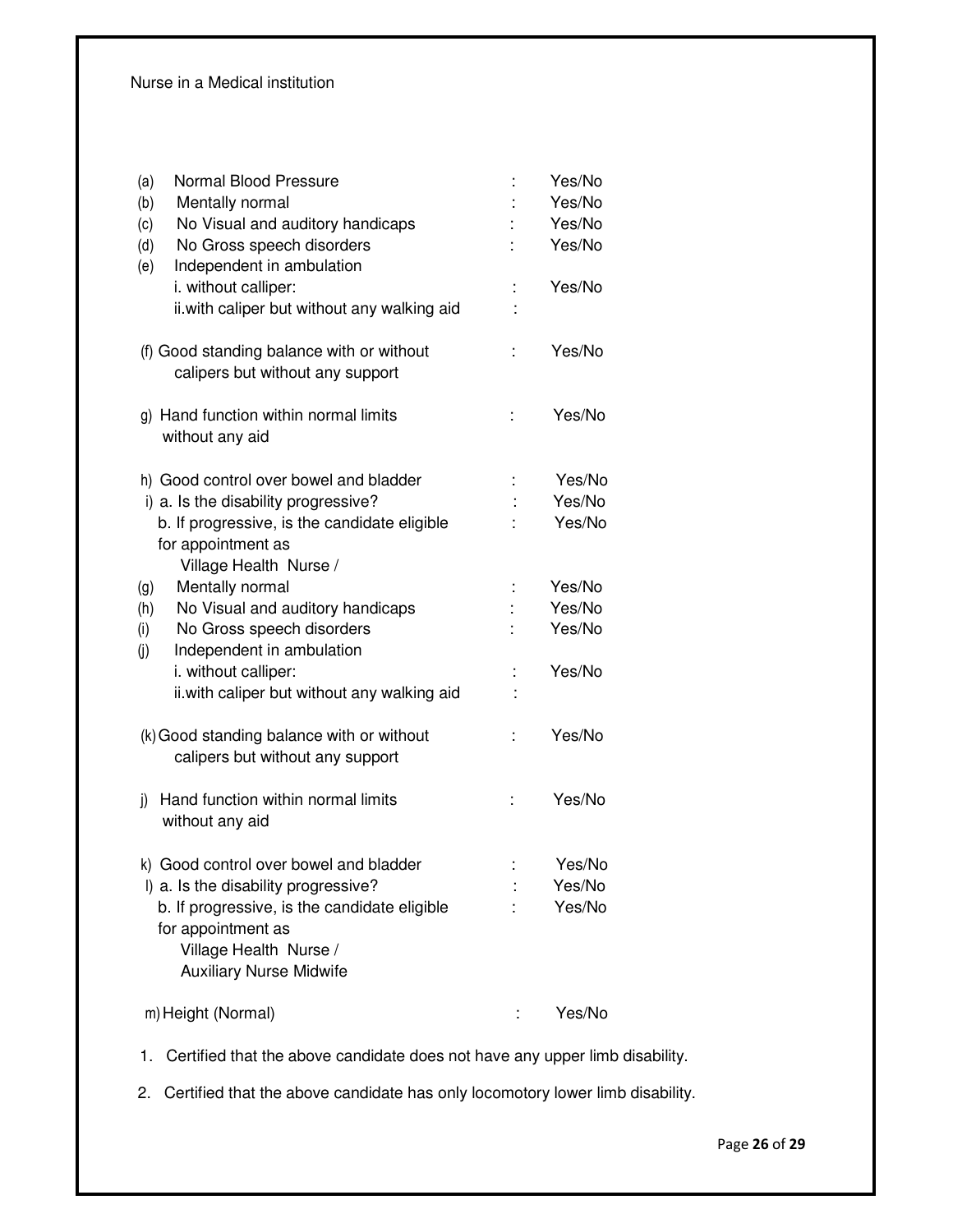| Signature of the Applicant | Signature of Members | Signature of Chairman of the | <b>Medical Board</b>                                                                                                                               |  |
|----------------------------|----------------------|------------------------------|----------------------------------------------------------------------------------------------------------------------------------------------------|--|
|                            | 1.                   | Designation:                 |                                                                                                                                                    |  |
|                            |                      | Office Stamp:                |                                                                                                                                                    |  |
|                            |                      |                              |                                                                                                                                                    |  |
|                            | $2.$ .               |                              |                                                                                                                                                    |  |
|                            |                      |                              |                                                                                                                                                    |  |
|                            |                      |                              | Recent Full size<br>Photograph of the<br>Candidate exhibiting the<br>deformity duly attested<br>by the medical<br>certificate issuing<br>authority |  |
| Place :                    |                      |                              |                                                                                                                                                    |  |

Date :

|       | 1.   | Both upper limbs, vision and hearing should be normal.                                                                                                                                                                           |
|-------|------|----------------------------------------------------------------------------------------------------------------------------------------------------------------------------------------------------------------------------------|
| Note: |      |                                                                                                                                                                                                                                  |
|       | 2. . | The above certificate should be issued only by the Medical Board of<br>the area concerned constituted for the purpose after due physical<br>examination by the Board. Certificate in other format will be<br>summarily rejected. |
|       | 3.   | The Candidate seeking admission under this category should<br>produce a full size photograph exhibiting the deformity                                                                                                            |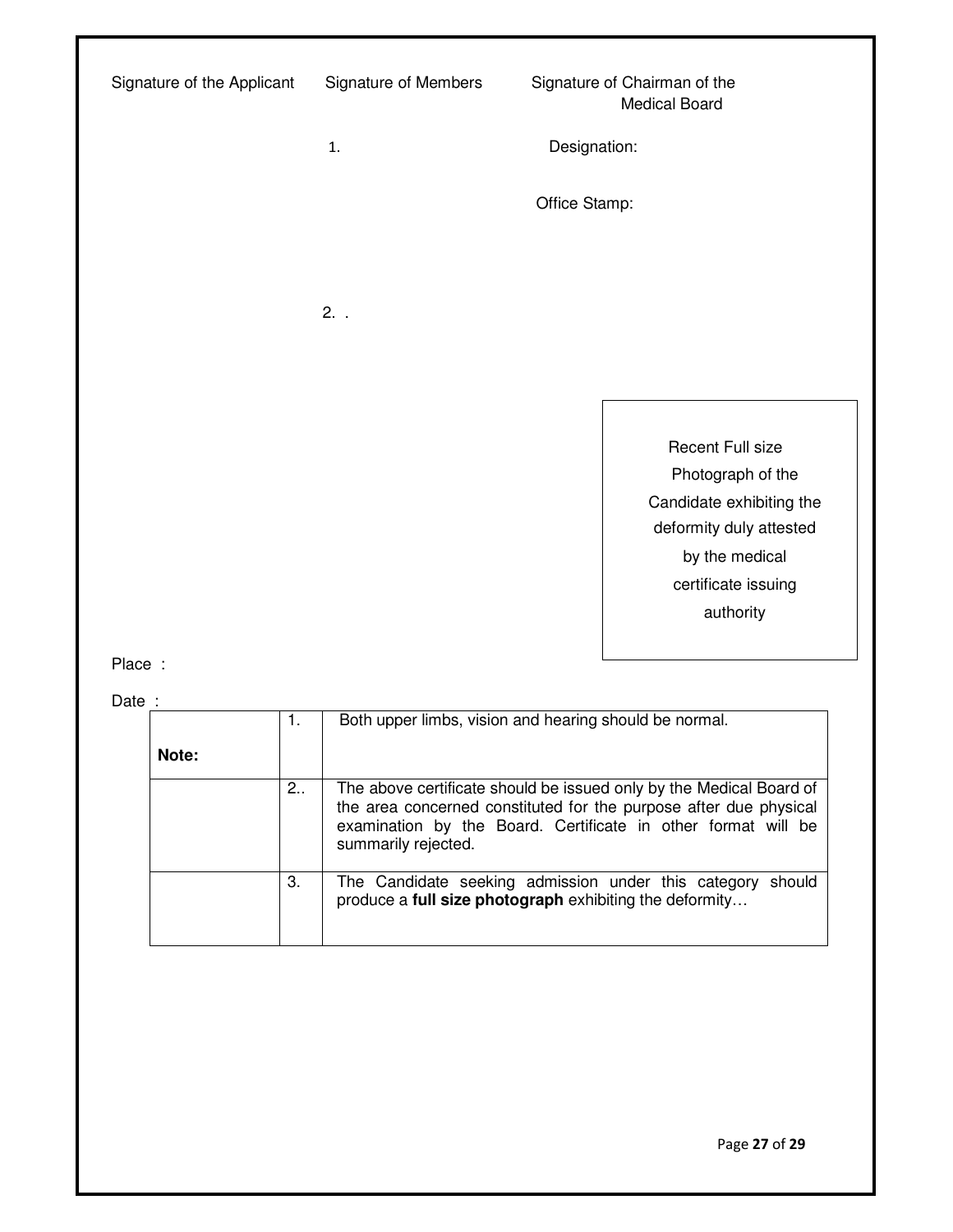## **ANNEXURE7B B. CERTIFICATE OF LOCOMOTORY DISABILITY**

[For Suitability for appointment as Village Health Nurse / Auxiliary Nurse Midwife]

| Certificate No                                                                                                                                                                        | Date                                                                  |                            |  |  |
|---------------------------------------------------------------------------------------------------------------------------------------------------------------------------------------|-----------------------------------------------------------------------|----------------------------|--|--|
|                                                                                                                                                                                       |                                                                       |                            |  |  |
|                                                                                                                                                                                       |                                                                       |                            |  |  |
|                                                                                                                                                                                       |                                                                       |                            |  |  |
|                                                                                                                                                                                       |                                                                       |                            |  |  |
|                                                                                                                                                                                       | and has permanent physical impairment of Left/Right/Both Lower Limbs. |                            |  |  |
|                                                                                                                                                                                       |                                                                       |                            |  |  |
|                                                                                                                                                                                       |                                                                       |                            |  |  |
| Upper Limbs -- Right/Left/Both are without any deformity and Functionally Normal He / She<br>is                                                                                       |                                                                       |                            |  |  |
| suitable / NOT suitable for appointment as Village Health Nurse / Auxiliary Nurse Midwife and his /                                                                                   |                                                                       |                            |  |  |
| her handicap will not affect his/her performance as Village Health Nurse / Auxiliary Nurse Midwife.                                                                                   |                                                                       |                            |  |  |
|                                                                                                                                                                                       |                                                                       |                            |  |  |
|                                                                                                                                                                                       |                                                                       |                            |  |  |
| Signature with Name & Seal                                                                                                                                                            | Signature with Name & Seal                                            | Signature with Name & Seal |  |  |
| (Chairman of Board)                                                                                                                                                                   | (Member of Board)                                                     | (Member of Board)          |  |  |
| Note: Candidates with any other disability, other than the locomotory disability of the lower<br>limb (40% to 50% of disability) will not be considered suitable under this category. |                                                                       |                            |  |  |